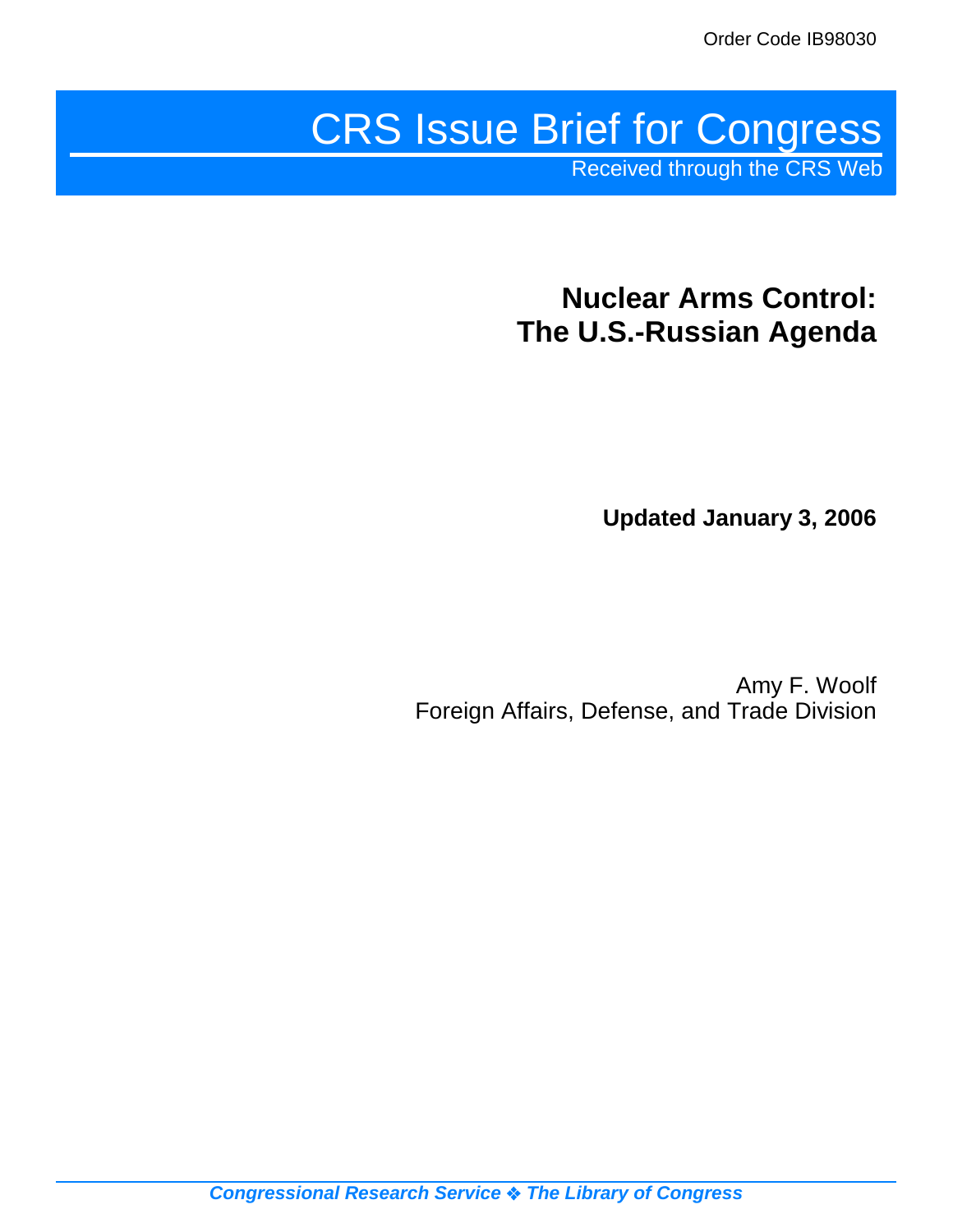## **CONTENTS**

**SUMMARY** 

MOST RECENT DEVELOPMENTS

BACKGROUND AND ANALYSIS

#### START I

Treaty Provisions Ratification and Implementation Ratification Weapons Deactivation Monitoring and Verification Compliance

#### START II

Treaty Provisions Ratification

Further Reductions in Offensive Weapons Proposed Provisions for START III The Strategic Offensive Reductions Treaty

The Anti-Ballistic Missile (ABM) Treaty Treaty Provisions The Demarcation and Succession Agreements Agreed Statements on Demarcation Memorandum of Understanding on Succession The ABM Treaty and National Missile Defenses

FOR ADDITIONAL READING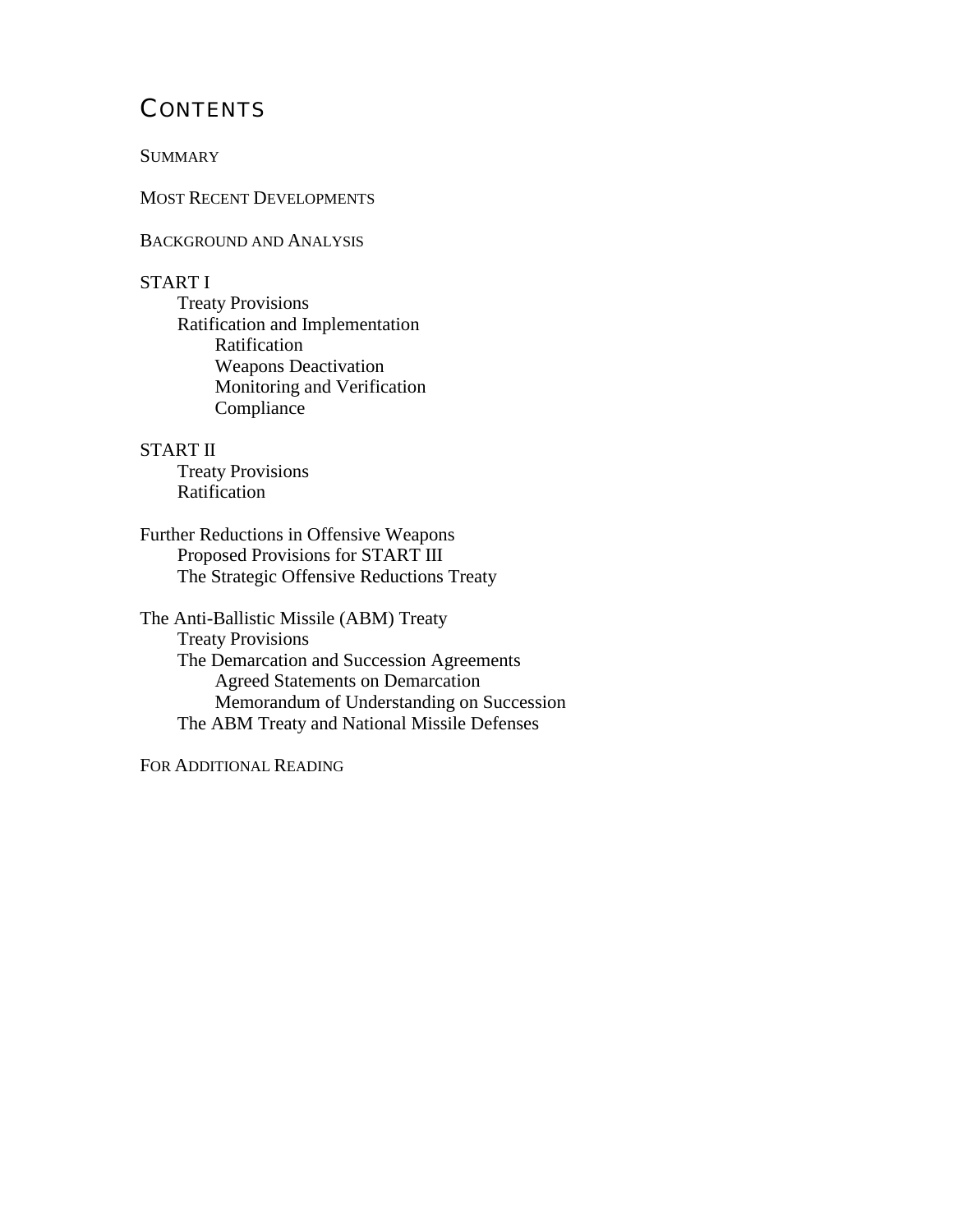## Nuclear Arms Control: The U.S.-Russian Agenda

## **SUMMARY**

By the late 1990s, arms control negotiations were not as important to the U.S.-Russian relationship as they were to the U.S.- Soviet relationship during the Cold War. But the United States and Russia continued to implement existing nuclear arms control agreements and to pursue negotiations on further reductions in their strategic offensive weapons and modifications to limits on ballistic missile defenses. This issue brief summarizes these agreements and tracks progress in their ratification and implementation.

The 1991 START I Treaty entered into force in December 1994. It limits the United States and four successors to the Soviet Union — Russia, Ukraine, Belarus, and Kazakhstan — to 6,000 accountable warheads on 1,600 strategic offensive delivery vehicles. The parties completed the elimination process outlined in the Treaty on December 4, 2001. The parties continue to implement the on-site inspections that are a part of the Treaty's complex verification regimen. The United States and Russia signed START II in January 1993. This agreement would reduce U.S. and Russian strategic offensive forces to 3,500 warheads. In September 1997, the United States and Russia signed a Protocol to START II to extend the elimination period in the treaty to the end of the year 2007. The U.S. Senate approved the Treaty's ratification in January 1996 and the Russian legislature did so in April 2000, but the treaty has not yet entered into force. In March 1997, Presidents Clinton and Yeltsin agreed that the United States and Russia would negotiate a START III Treaty after START II entered into force. START III would reduce their forces to between 2,000 and 2,500 warheads. They also agreed to

address measures related to non-strategic nuclear weapons and the warheads removed from weapons eliminated under the treaty. Negotiations to turn this framework into a formal agreement proved difficult. The Bush Administration did not continued negotiations towards START III or complete the ratification of START II. Instead, President Bush informed President Putin of planned reductions to 1,700-2,200 warheads in November 2001. The United States and Russia completed the Moscow Treaty, codifying these reductions, in May 2002. The Senate gave its advice and consent to the Moscow Treaty's ratification on March 6, 2003.

In September 1997, the United States and Russia signed several documents related to the 1972 ABM Treaty that established a demarcation line between ABM systems and theater missile defense systems, which are not limited by the Treaty. They also signed a memorandum that named Russia, Ukraine, Belarus, and Kazakhstan as the successors to the Soviet Union for the ABM Treaty. The Clinton Administration never submitted these to the Senate for advice and consent. It did however, pursue negotiations on modifications to the Treaty that would permit the deployment of national missile defenses. The Bush Administration believed the Treaty was out of date, and that the United States must withdraw to pursue missile defense. It suggested that the United States and Russia agree to set the Treaty aside. Russia did not accept this proposal. The United States announced, on December 13, 2001, that it would withdraw from the Treaty. This withdrawal occurred six months later, on June 13, 2002.

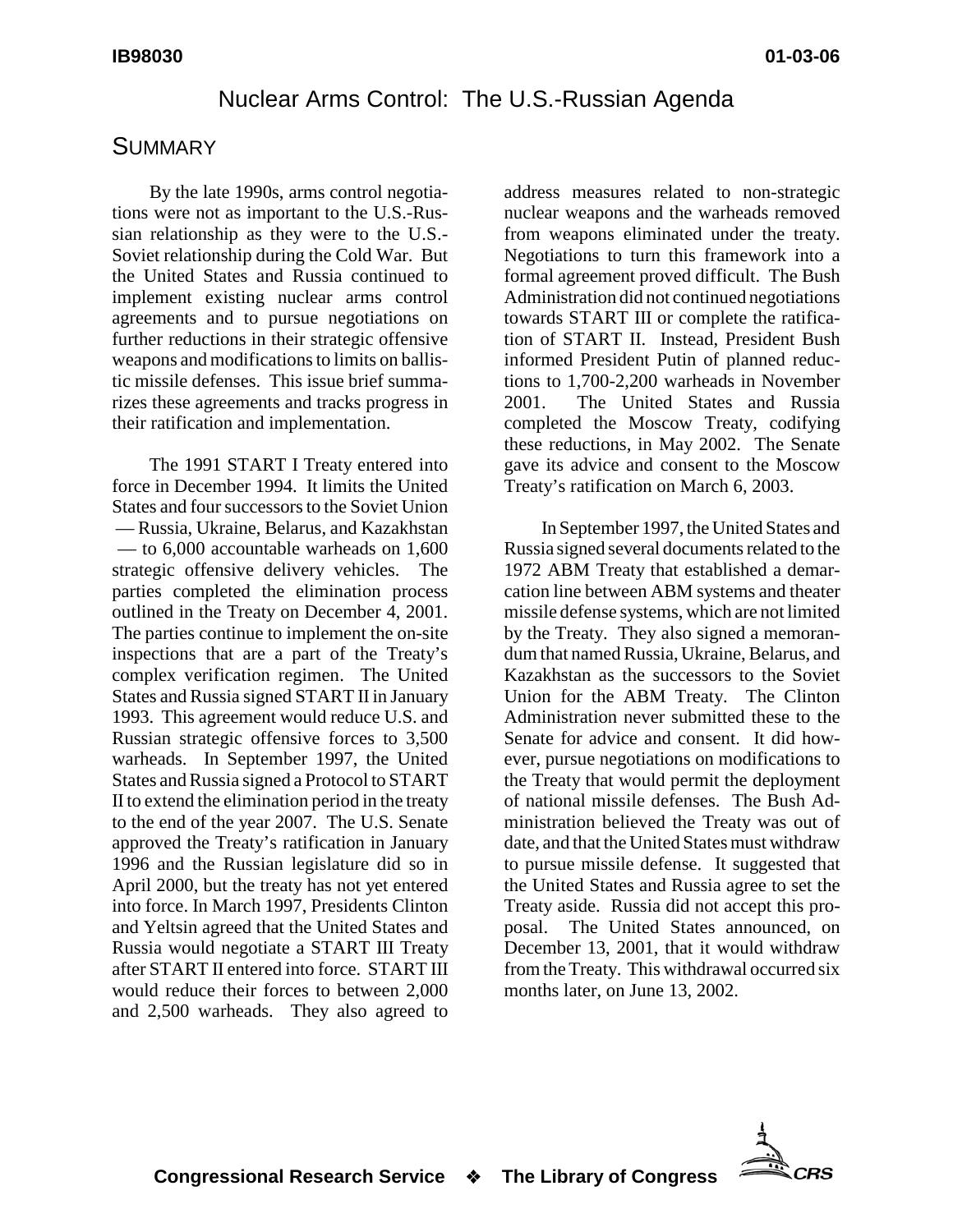## MOST RECENT DEVELOPMENTS

The START Treaty, which was signed in 1991 and entered into force in late 1994, is due to lapse in 2009. According to the Treaty, the parties could choose to extend the Treaty and continue to apply its provisions. None of the parties to the Treaty (the United States, Russia, Ukraine, Belarus, and Kazakhstan) have yet expressed their intentions or their goals for that time. Analysts have begun to question the future of the treaty, however, particularly because the 2002 Moscow Treaty, which does not expire until 2012, relies on many of the monitoring provisions in START for its verification.

The United States completed the process of deactivating its 50 10-warhead Peacekeeper (MX) ICBMs on September 19, 2005. It will no longer count the warheads on these missiles under the 2,200 warhead limit in the 2002 Moscow Treaty. However, because the United States did not destroy the silos that held the missiles, the 500 Peacekeeper warheads will still count under the 4,900 warhead limit in the 1991 START Treaty.

## BACKGROUND AND ANALYSIS

During the Cold War, arms control negotiations were a central feature of U.S.-Soviet relations. Observers disagreed about whether these would enhance U.S. security by limiting Soviet weapons and providing information about Soviet capabilities or undermine U.S. security by limiting U.S. weapons while the Soviet Union continued to pursue more capable systems. Many noted, however, that arms control negotiations were sometimes the only place where the two nations could communicate and pursue cooperative efforts — even if they did little to control arms or reduce the dangers posed by nuclear weapons. In the late 1980s and early 1990s, the United States and Soviet Union/Russia signed several agreements that reduced nuclear weapons.

The 1987 Intermediate-Range Nuclear Forces Treaty (INF) eliminated all land-based ballistic and cruise missiles with ranges between 300 and 3,400 miles. The 1991 Strategic Arms Reduction Treaty, START I, mandated reductions in numbers of warheads deployed on long-range land-based and submarine-based missiles and on heavy bombers. In January 1993, the United States and Russia signed the second Strategic Arms Reduction Treaty, START II, which would further reduce the number of warheads on their strategic offensive forces. The United States and Russia also held discussions on a START III treaty.

The Bush Administration argued that arms control negotiations and formal treaties should not be a central feature of the U.S.-Russian relationship. The United States withdrew from the ABM Treaty in June 2002. The United States and Russia continue to implement START I, but START II never entered into force. And, after initially insisting that the United States would reduce its nuclear weapons unilaterally, the United States and Russia signed a new Strategic Offensive Reductions Treaty in May 2002. This issue brief reviews developments in these efforts and summarizes proposals for further arms control agreements.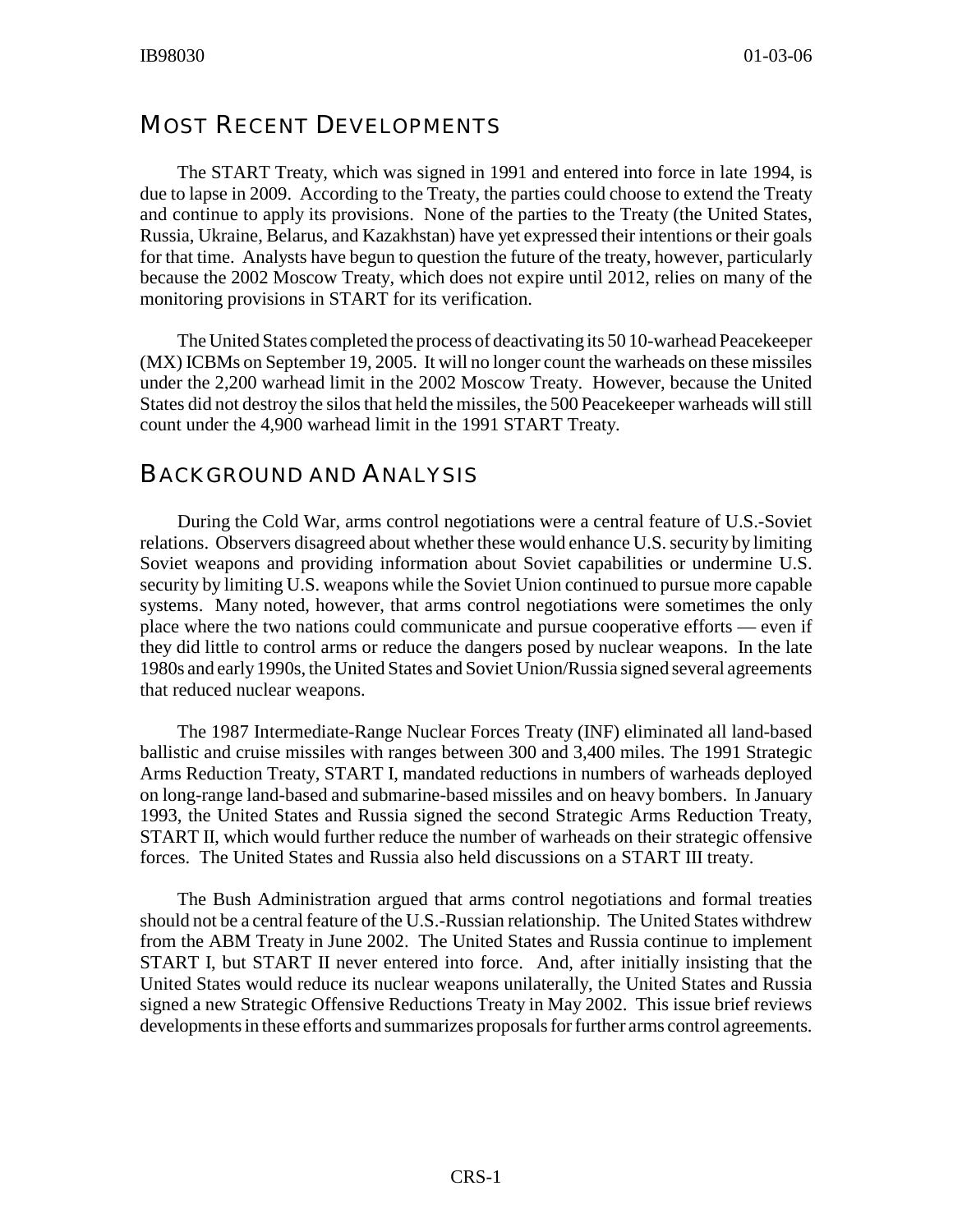## **START I**

## **Treaty Provisions**

START I, signed on July 31, 1991, limits the United States and successors to the Soviet Union to 6,000 warheads attributed to 1,600 strategic offensive delivery vehicles land-based intercontinental ballistic missiles (ICBMs), submarine-launched ballistic missiles (SLBMs) and heavy bombers. The treaty also limits each side to 4,900 warheads attributed to ballistic missiles, 1,540 warheads attributed to heavy ICBMs, and 1,100 warheads attributed to mobile ICBMs. Warheads are "attributed" to missiles and heavy bombers through counting rules that assign each deployed missile or bomber a warhead number. The number of warheads attributed to ICBMs and SLBMs usually equals the number actually deployed on that type of missile, but the number attributed to heavy bombers is far fewer than the number of bombs or cruise missiles that each type of bomber can be equipped to carry. The Treaty allows "downloading" of warheads to reduce the number of warheads attributed and carried on some multiple warhead (MIRVed) missiles.

To monitor forces and verify compliance with START I, the parties rely on their own national technical means (NTM) and numerous cooperative measures designed to supplement information received through NTM. These include extensive data exchanges on the numbers and locations of affected weapons and several types of on-site inspections (OSI), including baseline inspections to confirm initial data, inspections of closed-out facilities or eliminated equipment, inspection of suspect sites, and continuous monitoring of certain facilities. The parties must also notify each other of several types of activities, such as the movement of items limited by the treaty. The parties agreed to refrain from encrypting or denying the telemetry (missile test data) needed to monitor many qualitative and quantitative limits. The treaty established the Joint Compliance and Inspection Commission (JCIC), where the parties meet to discuss treaty implementation issues and compliance questions.

In May 1992, the United States, Russia, Ukraine, Belarus, and Kazakhstan signed a Protocol to START I that listed those four former Soviet republics as the successors to the Soviet Union for the Treaty. In this agreement, Ukraine, Belarus, and Kazakhstan all agreed to join the Nuclear Nonproliferation Treaty (NPT) as non-nuclear weapons states and to eliminate the strategic nuclear weapons on their territories. In separate agreements, these three states arranged to return the nuclear warheads from those weapons to Russia.

## **Ratification and Implementation**

**Ratification.** The U.S. Senate gave consent to the ratification of START I on October 1, 1992. Kazakhstan ratified START I in June 1992; it joined the NPT as a non-nuclear state on February 14, 1994. Belarus approved START I and the NPT on February 4, 1993, and formally joined the NPT as a non-nuclear weapon state on July 22, 1993. The Russian parliament approved START I on November 4, 1992, but stated that it would not exchange the instruments of ratification *until* all three of the other republics adhered to the NPT as non-nuclear states. Ukraine delayed action on START I for nearly two years. On January 14, 1994, Presidents Clinton, Yeltsin, and Kravchuk of Ukraine signed a Trilateral Statement in which Ukraine agreed to transfer all the nuclear warheads on its territory to Russia and to eliminate the treaty-accountable delivery vehicles for these warheads in exchange for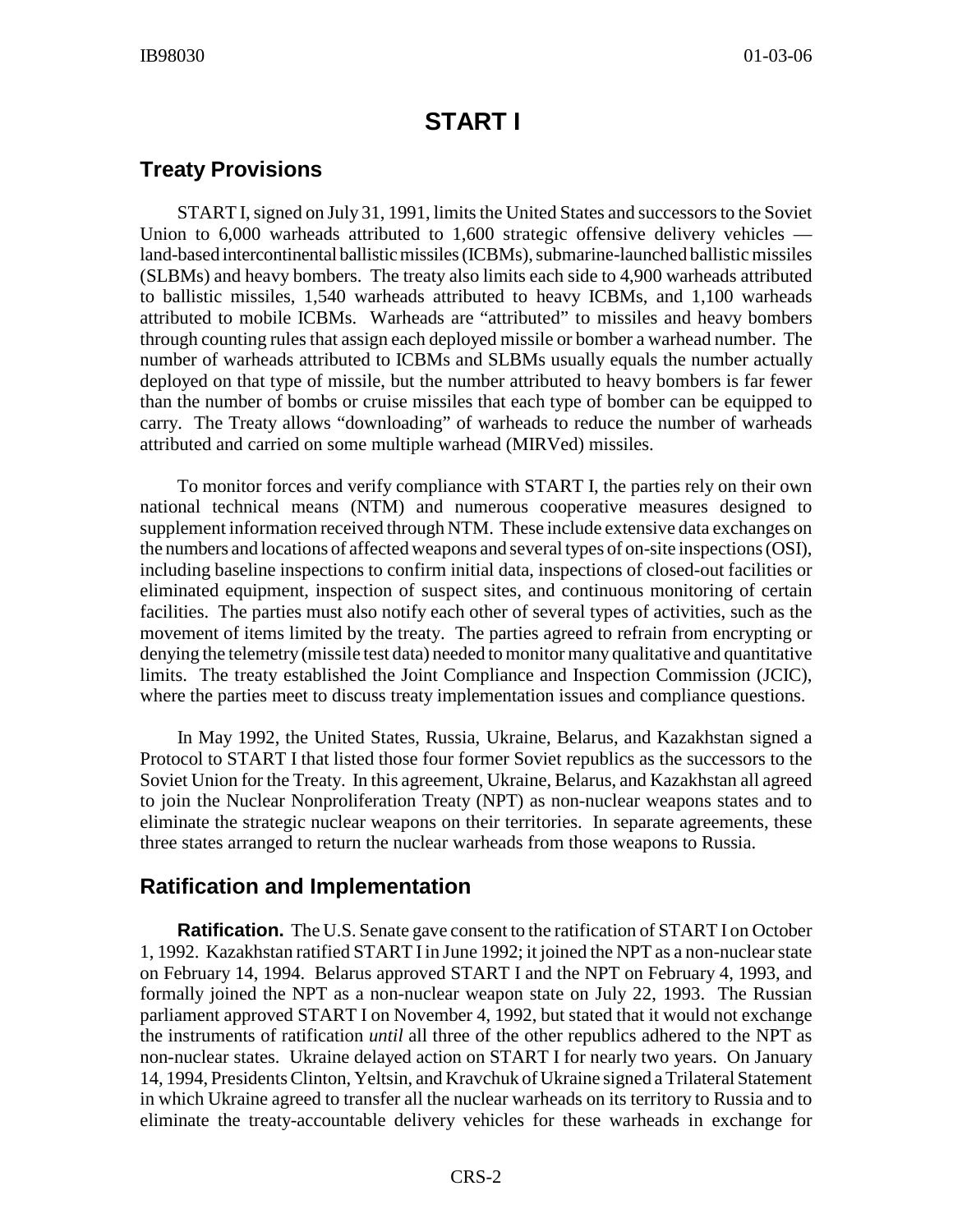compensation and security assurances. The Ukrainian parliament approved the Trilateral Statement and START I in early February 1994. It eventually approved Ukraine's accession to the NPT in November 1994. On December 5, 1994, the United States, Russia, and Great Britain signed a memorandum granting security assurances to Ukraine, Belarus and Kazakhstan. Ukraine then acceded to the NPT, the five parties to START I exchanged instruments of ratification, and START I entered into force.

**Weapons Deactivation.** On December 5, 2001, the United States and Russia announced that they had eliminated all the weapons necessary to meet the Treaty's limits of 6,000 accountable warheads on their strategic offensive nuclear weapons. The United States had removed all of the Minuteman II missiles from their silos and had eliminated or converted 449 of the 450 Minuteman II silos according to the provisions outlined in START. The United States has also withdrawn from service and removed the missiles from all of its Poseidon ballistic missile submarines and had eliminated the submarines. It also had completed the reduction or conversion of heavy bombers that would no longer be equipped to carry nuclear weapons. As of July 1, 2005, the United States retained 5,966 treatyaccountable warheads on 1,225 delivery vehicles.

Soviet forces declined from more than 10,000 warheads on 2,500 delivery vehicles in 1990 to 4,380 warheads on 955 delivery vehicles on July 1, 2005. All the nuclear warheads from SS-18 missiles and weapons for bombers in Kazakhstan had been returned to Russia by May 1995. All the nuclear weapons had been removed from Ukraine's territory by June 1, 1996 and all 81 of the SS-25 missiles based in Belarus had been returned to Russia by late November 1996. Ukraine has eliminated all of the SS-19 and SS-24 ICBM silos on its territory. Ukraine has also eliminated all 43 heavy bombers that were left on its territory. In late 1999, Russia and Ukraine reached an agreement for Ukraine to return 11 bombers — 3 Bear H bombers and 8 Blackjack bombers — to Russia in exchange for forgiveness of part of its natural gas debts to Russia.

**Monitoring and Verification.** All the parties to START I have conducted on-site inspections permitted by the treaty. In addition to conducting routine inspections called for in the Treaty, U.S. inspectors also monitored the elimination of 20 Russian SLBMs in early December 1997. Although not mandated by the treaty, Russia eliminated these missiles by launching them from submarines and destroying them shortly after launch.

**Compliance.** The parties to START I agree that there have been few significant compliance questions. In 1995, however, the United States raised concerns about Russian compliance with the treaty's provisions on the conversion of missiles to space launch vehicles when Russia used a converted SS-25 ICBM to launch a satellite. According to published reports, Russia did not allow the United States to inspect the missile to confirm that it was configured as a space launch vehicle when it exited the Votkinsk missile assembly facility, and it failed to provide the proper notifications, as specified in START I, about the location of the missile prior to the satellite launch. Russia claimed that it was not obligated to follow these procedures because the missile a dedicated space launch vehicle that was not limited by START. The United States held that it was subject to START I inspection and notification provisions because it was a variant of a missile limited by the treaty. After discussions in the Joint Compliance and Inspection Commission (JCIC), the two sides agreed that a limited number these launch vehicles could leave the Votkinsk facility without imaging inspections. They would still have to be measured and opened to confirm that they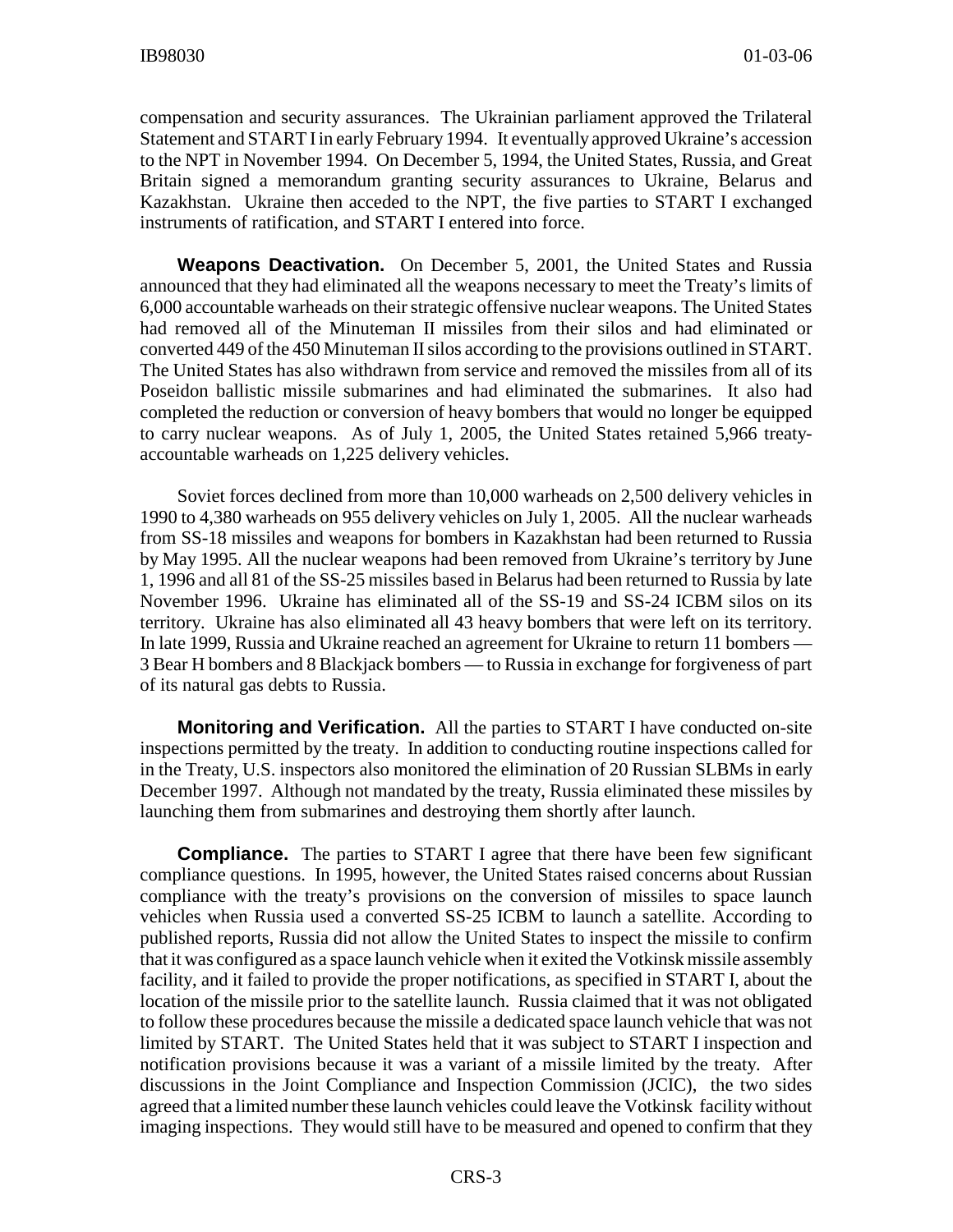were not treaty-limited missiles. In November 1997, the two sides reached a final agreement that would cover any additional space-launch vehicles assembled at Votkinsk.

In June 1998, the Russian press reported that Russian officials were concerned about U.S. compliance with START I. For example, tests of the British Trident missiles may have released 10-12 warheads, rather than the 8 permitted on U.S. Trident missiles. The United States believes this is consistent with START I because the Treaty does not limit British missiles, but some in Russia argue that the United States could gain valuable information that would permit it to deploy its own missiles with 10-12 warheads. Some in Russia also contend that the United States has altered the B-1 bombers to make it easier for them to carry cruise missiles. These changes are not banned by the START I Treaty, and the United States could equip B-1 bombers without violating its obligations, but this would change the accounting for the bombers under START I. Most of these issues were addressed in the JCIC. Some observers speculated that the Russian reports were designed to deflect criticism about Russia's failure to ratify START II. Officials in the Russian Defense Ministry repeated the accusations of U.S. non-compliance with START I in late January 1999. The timing of Russia's complaint appeared to derive from U.S. funding and support for a national ballistic missile defense system and its intentions to negotiate amendments in the 1972 ABM Treaty.

In its August 2005 report on compliance with arms control agreements, the Bush Administration reported that the United States still has questions and concerns about some Russian practices associated with implementation of the Treaty and its inspection provisions. These relate to procedures used during inspections of reentry vehicles, to ensure that they do not exceed the maximum number of allowed warheads, measurements of deployed missile canisters, and exchange of telemetry and other data during missile launches. The two nations have discussed and sought to resolve these issues in meetings of the Joint Compliance and Inspection Commission (JCIC).

## **START II**

## **Treaty Provisions**

The United States and Russia signed START II on January 3, 1993. It would have limited each side to 3,000-3,500 accountable warheads on strategic offensive delivery vehicles, with no more than 1,750 warheads on submarine-launched ballistic missiles (SLBMs). The Treaty also banned all multiple warhead ICBMS (MIRVed ICBMs). As under START I, the parties could reduce their deployed warheads and eliminate MIRVed ICBMs by downloading, or removing, warheads from deployed missiles. Because the parties could remove, at most, 4 warheads from each missile, ICBMs with 10 warheads would have had to be eliminated, rather than downloaded. The treaty made an exception for the Russian SS-19 missile, which carries 6 warheads. Russia could have removed 5 warheads from 105 of these missiles so that they would count as single-warhead missiles. For the most part, START II would have relied on the same verification regime as START I. (For details, see CRS Report 93-35, *START II: Central Limits and Force Structure Implications* and CRS Report 93-617, *The START and START II Arms Control Treaties: Background and Issues*. Both reports are out-of-print. For copies, contact Amy Woolf at 202-707-2379.)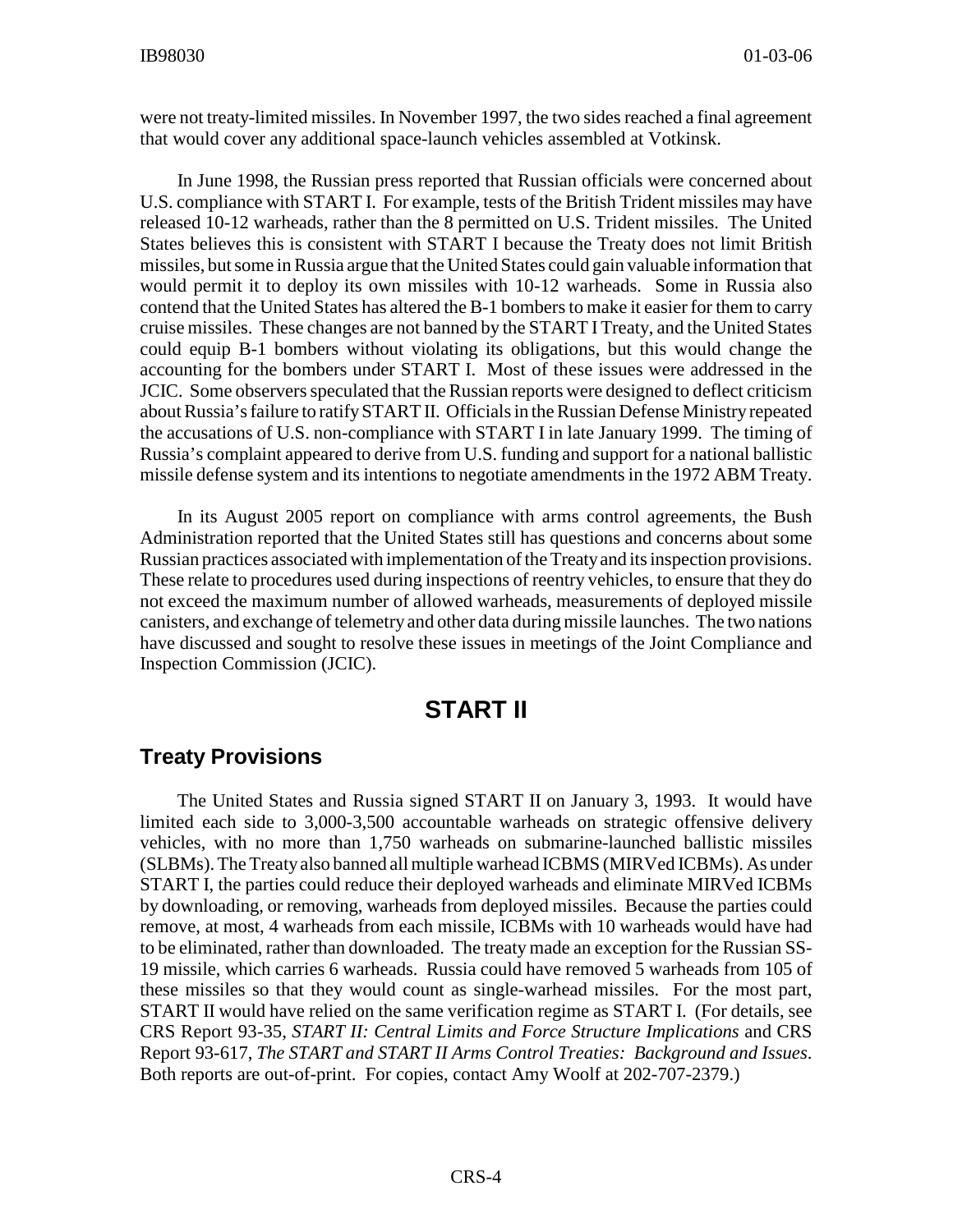## **Ratification**

The Senate Foreign Relations Committee held hearings on START II in March 1993, but delayed further debate until START I entered into force. Hearings resumed in early 1995, but a dispute over plans to reorganize the State Department and eliminate the Arms Control and Disarmament Agency delayed further action. After the Senate leadership reached agreement on those issues, the Foreign Relations Committee approved the START II resolution of ratification for START II by a unanimous vote on December 12, 1995. The full Senate voted 87-4, offering its advice and consent to ratification, on January 26, 1996.

The lower house of Russia's parliament, the Duma, began considering START II in July 1995 but the debate did not proceed well. In early 1998, leaders in the Duma stated that they would probably debate the treaty and vote on its ratification by June 1998, but this date passed without action. The Duma resumed work on START II during its fall session, and it had drafted a law on ratification for the treaty by the end of November, 1998. It again planned to begin the debate in December, but this was delayed because the Duma did not yet have a draft law on financing for the nation's strategic nuclear forces. Nevertheless, officials in the Yeltsin government continued to press for START II approval, and many began to believe the Duma would act by the end of December. However, it again delayed consideration after U.S. and British air strikes on Iraq in mid-December. The Treaty's future clouded again after the United States announced its plans in January 1999 to negotiate amendments to the 1972 ABM Treaty. However, the Duma leadership sent the draft law on ratification to President Yeltsin in late March 1999. On March 19, the Duma's leadership announced that it had scheduled a debate for April 2, 1999. This debate was canceled after NATO forces began their air campaign in Yugoslavia.

After he took office at the end of 1999, President Vladimir Putin expressed his support for START II and pressed the Duma to approve its ratification. The Duma Foreign Affairs committee recommended START II ratification in early April, and the Duma voted to approve ratification on April 14, 2000. The upper chamber of the Parliament, the Federation Council, did the same on April 19, 2000.

Some Duma members objected to START II because they generally opposed President Yeltsin and his policies. Others argued that Russia should not reduce its offensive forces as NATO expanded into central Europe because NATO could then move its nuclear weapons closer to Russia's borders. And some argued that Russia should not approve START II until it is certain that the United States will continue to abide by the 1972 ABM Treaty — they feared that the United States could undermine Russia's nuclear deterrent if it deployed extensive missile defenses while Russia reduced its offensive forces.

The debate over START II also revealed concerns about the substance of the Treaty. Some argued the treaty would undermine Russia's security by eliminating the core of Russia's strategic forces — the MIRVed ICBMs. In addition, Russia would need hundreds of new single-warhead ICBMs to retain 3,500 warheads as it eliminates MIRVed ICBMs. As a result, some in the Duma suggested that the United States and Russia skip START II and negotiate further reductions so that the United States would have to reduce to levels that Russia might end up at anyway. (For details, see CRS Report 97-359, *START II Debate in the Russian Duma: Issues and Prospects*, by Amy F. Woolf.)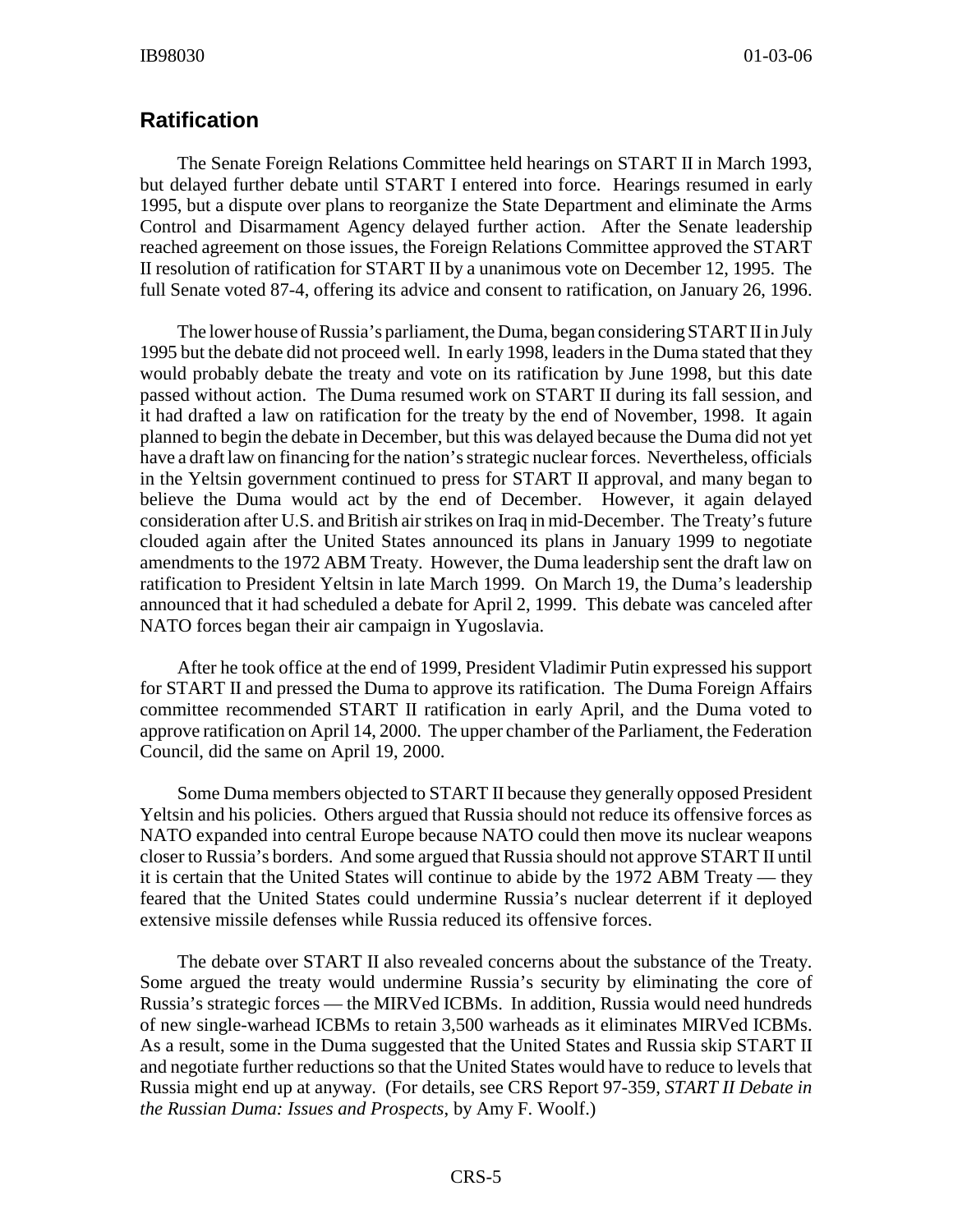In March 1997, Presidents Clinton and Yeltsin agreed to extend the elimination timelines in START II and established guidelines for a START III Treaty that would reduce both sides' forces to 2,000-2,500 warheads. On September 26, 1997, Secretary of State Albright and Russia's Foreign Minister Primakov signed a protocol to START II that formalized the extension of START II deadlines. They also exchanged letters repeating the Presidents' agreement that the two sides would deactivate all the weapons to be eliminated under START II by the end of 2003. The two sides agreed to work out methods for deactivation as soon as the treaty entered into force. Russia added another provision to its letter, noting that it expected a START III treaty to enter into force before the deactivation deadline for START II. The United States acknowledged this statement but did not agree.

Both Yeltsin and Putin reportedly told the Duma committees that Russia could not afford to retain strategic offensive forces at START I levels. Ratification of START II would not only ensure that the United States reduced its forces along with Russia, but would also permit the two nations to move on to deeper reductions in START III. These arguments apparently swayed enough members of the Duma to win approval for the Treaty.

The Duma attached several conditions to its Federal Law on Ratification. The Law indicates that U.S. withdrawal from the 1972 ABM Treaty would be considered an extraordinary event that would give Russia the right to withdraw from START II. President Putin appeared to endorse this view when he stated that Russia would pull out of the entire system of arms control agreements on strategic nuclear forces if the United States dismantled the ABM Treaty. Furthermore, the Federal Law on Ratification states that Russia will not exchange the instruments of ratification on START II until the United States approves the ratification of the 1997 Agreed Statements on Demarcation and Memorandum of Understanding on Succession to the ABM Treaty. The Clinton Administration never submitted these agreements to the U.S. Senate.

The Bush Administration did not complete the ratification process, and, after the United States withdrew from the ABM Treaty in June 2002, Russia announced that it would not abide by the terms of START II. Russia now plans to retain its large MIRVed ICBMs, keeping at least one regiment of its mobile, 10-warhead SS-24 missiles 138 ten-warhead S-18 missiles through at least 2015. Even though the Treaty did not enter into force, the Bush Administration has deactivated the 50 Peacekeeper ICBMs that would have been banned by the Treaty. But the United States will not eliminate the launchers for these missiles as would have been required by START II. According to Secretary of Defense Rumsfeld, the United States no longer needs these missiles and the Air Force had not provided any funds to maintain or operate them. The United States also plans to convert four Trident submarines to carry cruise missiles and special operations forces, without eliminating the launch tubes as it would have had to under START II.

## **Further Reductions in Offensive Weapons**

#### **Proposed Provisions for START III**

In March 1997, Presidents Clinton and Yeltsin agreed that the United States and Russia would negotiate a START III treaty as soon as START II entered into force. This treaty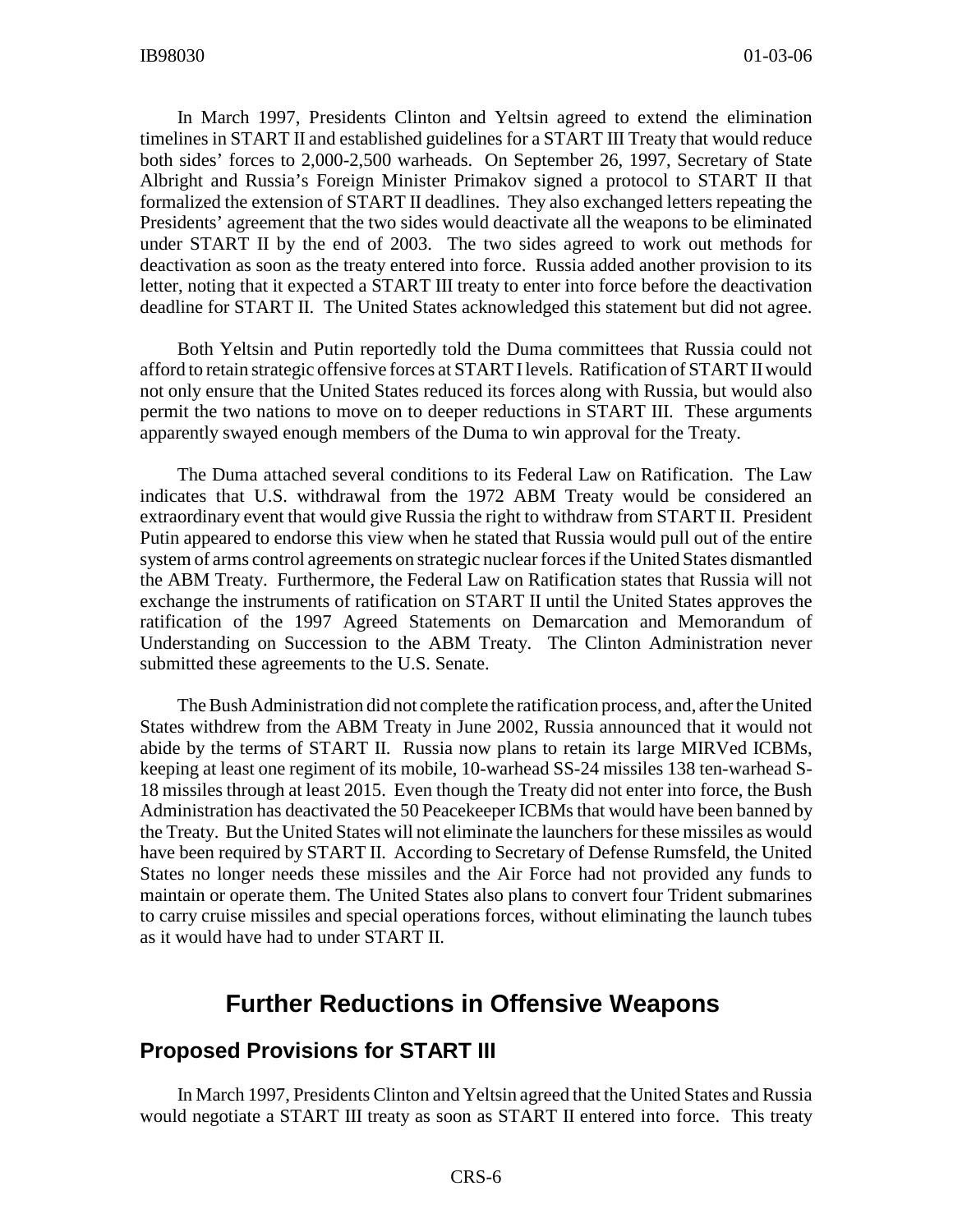would limit each side to between 2,000-2,500 strategic nuclear warheads by December 31, 2007. The Presidents also agreed that START III should contain measures to promote the irreversibility of the weapons elimination process, including transparency measures and the destruction of strategic nuclear warheads removed from delivery vehicles. This responds to a condition that the Senate added to the START I resolution of ratification and it could address concerns about the possible theft or sale of warheads to nations seeking their own nuclear weapons. The two sides have attempted, with little progress, to implement warhead data exchanges for several years.

The Presidents also agreed the two sides would explore possible measures for long-range, nuclear-armed, sea-launched cruise missiles and other tactical nuclear weapons. Russia has long sought restrictions on U.S. sea-launched cruise missiles. The United States unilaterally withdrew these missiles from deployment in 1991, but Russia fears that these missiles could threaten targets in Russia if the United States redeployed them. The United States would like further restrictions on Russian tactical nuclear weapons because these may pose a proliferation risk; Russia would like restrictions on U.S. tactical nuclear weapons to ensure that they are not deployed on the territory of new NATO members.

During discussions on START III, both sides introduced numerous provisions that would address all the issues outlined in the Helsinki framework, but they could not resolve their differences. For example, the Russians proposed that the treaty reduce strategic nuclear forces to 1,500 or fewer warheads on each side. The United States has resisted such deep reductions in the past, and when it tabled a new proposal in January 2000, it reportedly continued to insist that START III reduce forces to 2,000 or 2,500 warheads.

Press reports indicate that the Clinton Administration had asked DOD to assess the implications of lower levels again, in early May 2000, in preparation for President Clinton's summit with President Putin scheduled for early June 2000. Military leaders reportedly rejected lower levels again. At the time, many analysts expected the Clinton Administration to negotiate a "Grand Bargain," where the United States would accept lower limits for START II if Russia accepted ABM Treaty modifications that would permit the deployment of a U.S. NMD. However, the summit did not produce any arms control agreements. Presidents Clinton and Putin did, however, agree to intensify their negotiations on START III. Furthermore, during a press conference after their meetings, President Clinton said that the United States would have to alter its strategic plans to reduce its forces to 1,500 warheads. And he indicated that such a change in plans would be more complete if the United States knew what role missile defenses would play in the U.S. plan.

In November 2000, President Putin outlined a new proposal for reductions in offensive forces, stating that Russia would be willing to reduce to 1,500 warheads or lower if the United States remained committed to the ABM Treaty. President Clinton did not respond directly to this proposal. Many analysts doubted that the United States would accept such a proposal because U.S. officials had indicated that the United States would only be willing to cut its forces that deeply if Russia agreed to modify the ABM Treaty.

## **The Strategic Offensive Reductions Treaty**

During his first year in office, President Bush stated that the United States and Russia could move away from formal arms control treaties and reduce forces unilaterally or in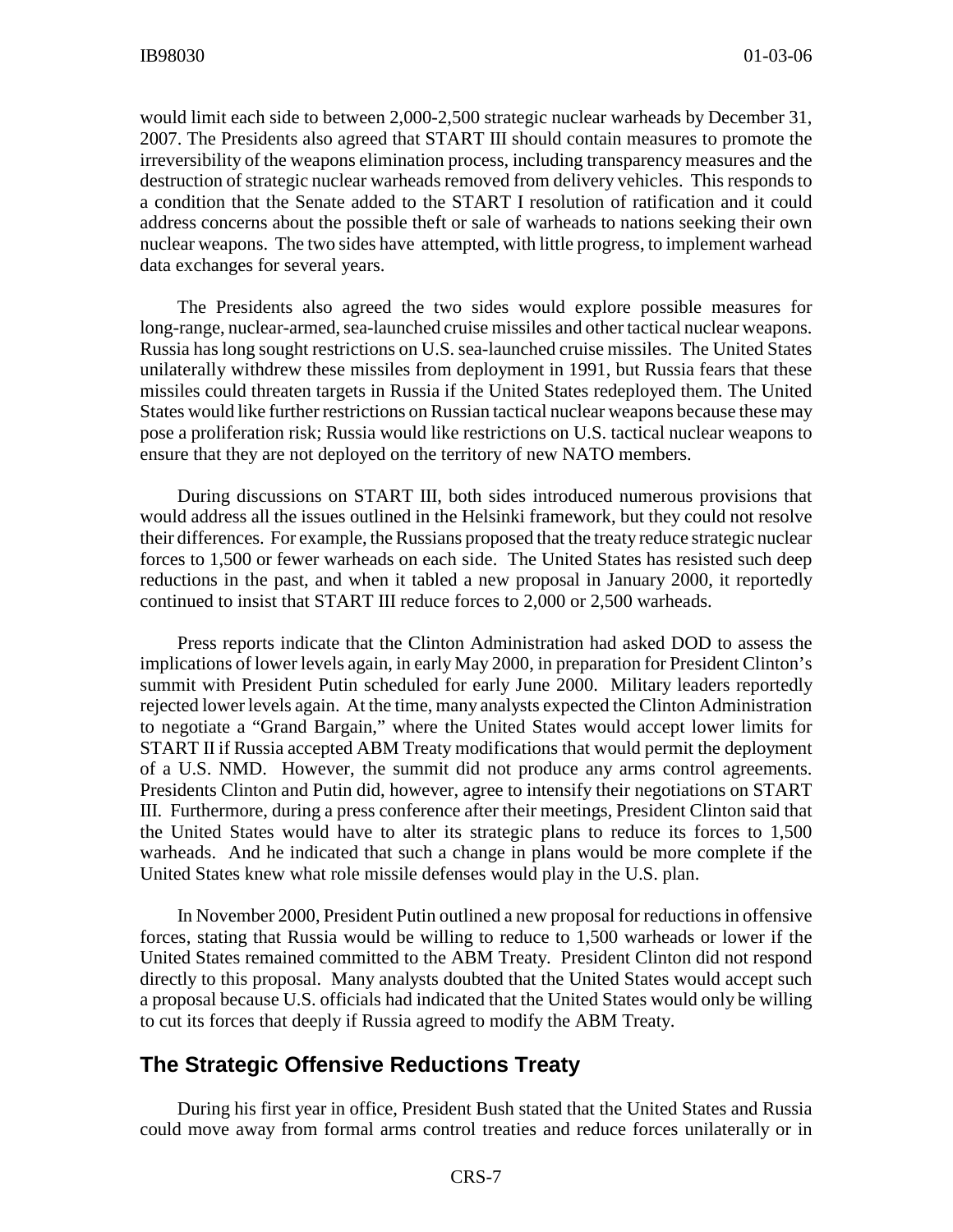parallel to whatever level each side decided was appropriate. At their meeting following the G-8 summit in Genoa, Italy, Presidents Bush and Putin agreed that the two nations would begin consultations on offensive and defensive weapons. The Russians apparently expected these consultations to produce agreed limits on offensive forces and minor modifications of the ABM Treaty. The Bush Administration, however, stated that the United States did not expect lengthy negotiations or the completion of a formal arms control treaty. The Administration wanted to use these consultations to inform Russia of U.S. plans with respect to offensive and defensive forces and to convince Russia to set aside the ABM Treaty.

The consultations made little progress for several months, with Russia complaining that the United States had not outlined any specific proposals for deep reductions. The Bush Administration responded that it was not ready to do this because DOD had not completed its review of U.S. nuclear forces. However, on November 13, 2001, President Bush announced that he would reduce the number of operationally deployed warheads on U.S. strategic offensive nuclear weapons to between 1,700 and 2,200 over 10 years. "Operationally deployed" warheads do not include warheads that could be carried on submarines or bombers undergoing overhauls. As a result, it will not count several hundred warheads that would be included in a tally using START treaty counting rules. A tally that included these warheads would be closer to the level of 2,500 warheads proposed for START III. The Bush Administration has also indicated that it will not eliminate many of the warheads removed from deployed forces, but would hold them in reserve as part of a "responsive force" that could be returned to service if conditions warranted. In late March 2004, after completing a review of U.S. force structure plans, Ambassador Linton Brooks, the Administrator of the National Nuclear Security Administration (NNSA), noted that the U.S. stockpile would exceed 1,700-2,200 operationally deployed warheads because it would also include nonstrategic nuclear weapons, logistics spares, and stored warheads that will serve as a hedge against changes in the international security environment.

The Bush Administration indicated that it did not intend to negotiate a formal treaty; but would reduce U.S. forces unilaterally, regardless of Russian reciprocity. President Putin reiterated Russian intentions to reduce its forces to much lower levels. In the past, he has called for reductions to 1,500 warheads or less. But he stated that these reductions should be codified in a formal treaty that including control and verification measures. Some analysts doubted that an informal arrangement would appeal to President Putin. It would not reduce U.S. forces as far as he would like and it would leave the United States with the ability to increase its forces with little warning. Others, however, expected that Putin would accept the U.S. offer and approach as the best outcome he could hope for.

The two sides resumed their discussions in January 2002. Russia reportedly hoped the two nations would devise a formal agreement that would include limits on deployed and nondeployed warheads, along with specific monitoring and verification provisions. Russia also wanted the agreement to contain a commitment that neither side would deploy missile defenses that could interfere with the offensive forces of the other side. In contrast, the United States remained uninterested in a formal treaty and preferred a less-formal agreement that called for data exchanges and cooperative measures that would allow each side to monitor the reductions implemented by the other side. Nevertheless, in a concession to Russia, Secretary of State Powell told Congress in early February that the United States would be willing to sign a "legally binding" document on nuclear reductions. This document might not be a treaty, but it could be an executive agreement or a joint declaration. Russian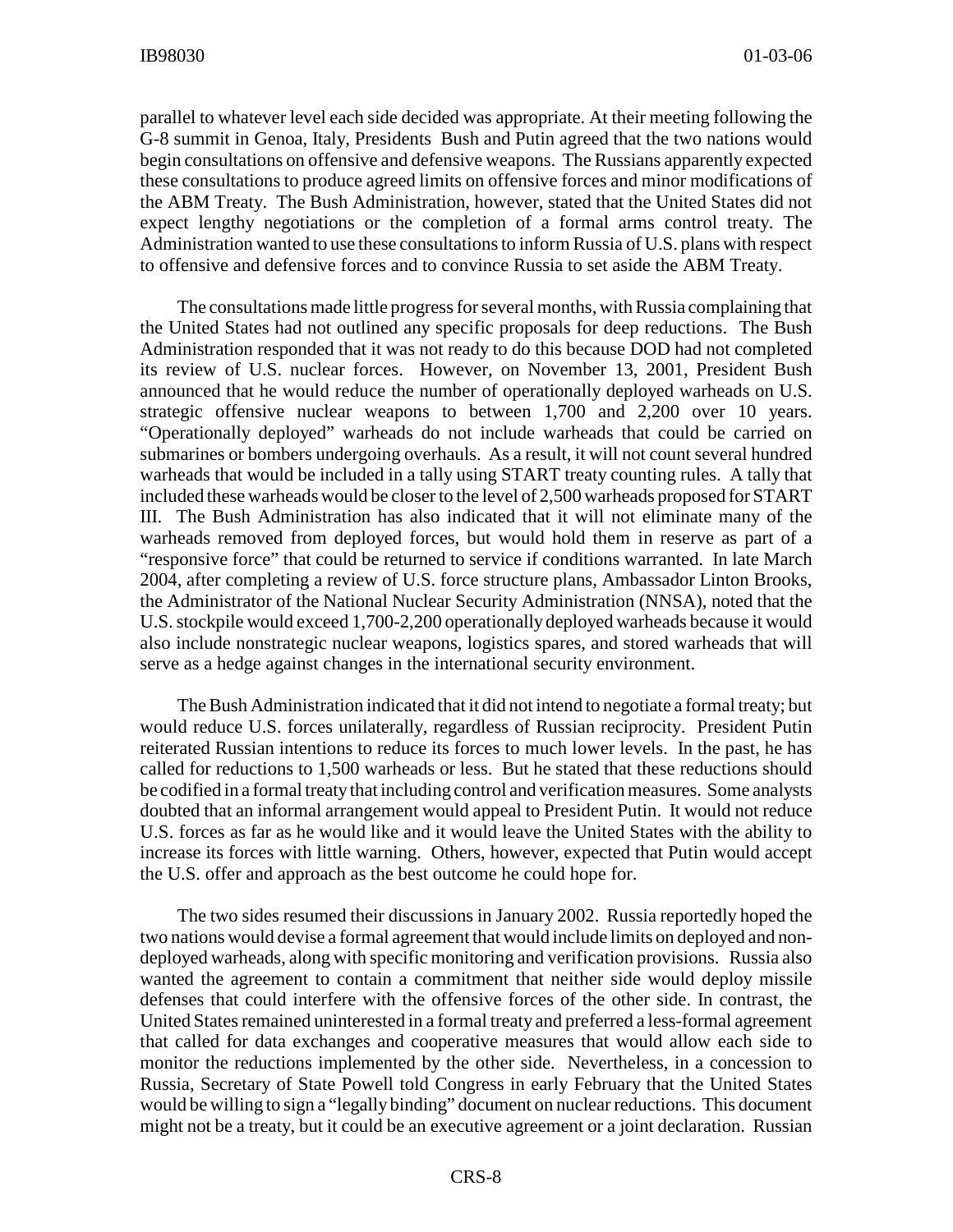officials praised the change in the U.S. position, but the two sides remained at odds over the content of the agreement. Russia continued to insist that it include legally binding limits on nuclear warheads, with strict counting rules and formal elimination procedures, while the United States preferred a less formal declaration of intended reductions, with provisions allowing monitoring and verification of the number of remaining warheads.

In March 2002, President Bush stated that the two sides should seek a formal agreement — although not necessarily a Treaty — that would "outlive both of us." But he emphasized that the agreement should focus on transparency, calling verification "the most important thing." This differs from statements he made in November 2001, when he argued that the two sides could reach an agreement based on a handshake. At the same time, though, the emphasis on verification reflects the long-standing U.S. position that the agreement should focus on monitoring provisions rather than strict limits on offensive strategic weapons.

Russia's Defense Minister Sergei Ivanov noted in March, that the two sides remained at odds about the content of the agreement, but he claimed that they had not reached an impasse. He also commented on progress that the sides had made on transparency and verification measures, possibly signaling a shift in Russia's position towards the U.S. approach in favor of an agreement that focused on monitoring and verification.

After a meeting in April 2002, Secretary Powell was reportedly "pleased with the progress" made during the talks, even though the two sides remained at odds over the means they would use to count warheads under the new agreement. The two sides also remained at odds over how to monitor reductions. Russia apparently had sought to incorporate counting rules and elimination procedures, such as those used in the START Treaties, that would complicate U.S. efforts to restore warheads to deployed delivery vehicles. This type of approach would provide a measure of predictability and irreversibility in the reductions. But the United States sought to count only those warheads actually deployed on operational delivery vehicles, and it resisted proposals to eliminate either excess warheads or delivery vehicles. It wanted to maintain the ability to reverse reductions if conditions warrant. Instead, it offered Russia a greater number of monitoring opportunities, in essence, providing transparency into the existing state of U.S. strategic nuclear forces without offering predictability or irreversibility in the future. After meetings between Secretary of State Powell and Foreign Minister Ivanov in early May, the two sides reported that they had made progress, and in mid-May, President Bush announced that they had reached an agreement.

Presidents Bush and Putin signed the new Strategic Offensive Reductions Treaty on May 24, 2002. It contains a single limit, stating that the two parties will reduce the number of warheads deployed on their strategic offensive forces to between 1,700 and 2,200 by the end of 2012. It contains no counting rules or definitions that identify which warheads count under the limits. It also states that each party shall determine the structure and composition of its forces itself; thus it does not provide deeper limits on any leg of either side's triad or eliminate any particular type of weapon. Because the START II Treaty had never entered into force, both sides can retain multiple-warhead ICBMs (MIRVed ICBMs). Furthermore, the Treaty does not contain any new monitoring and verification provisions. Reports indicate that the two sides had been unable to reach agreement, and had decided to continue discussions on transparency measures at a later date. The Treaty does state that the START I Treaty (which it refers to as the START Treaty, because START II is not in force) will remain in force. The two sides will be able to use the inspections, data exchanges, and other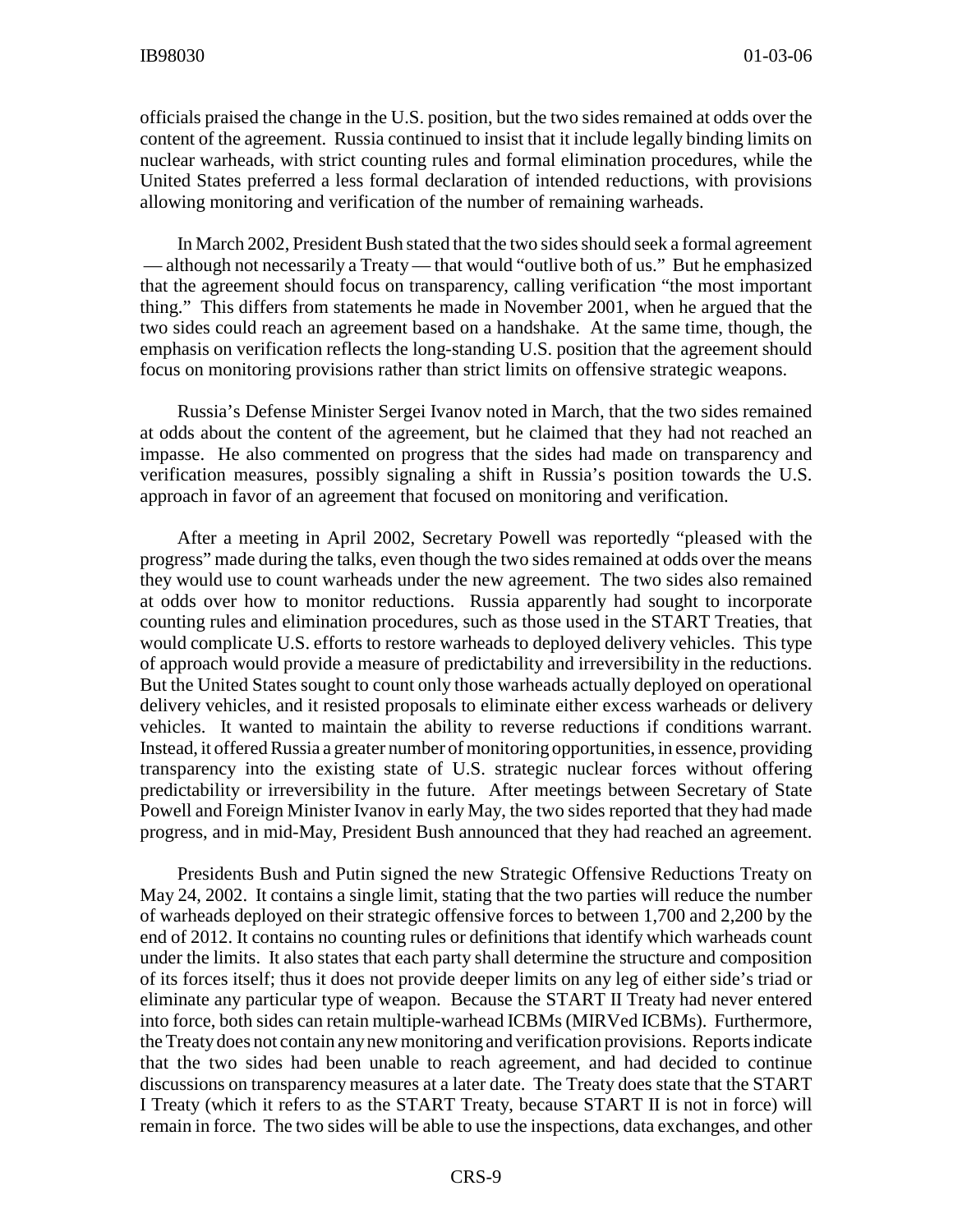cooperative measures outlined in that agreement to monitor progress with the reductions in the new agreement. Either side can withdraw from the Treaty with three months notice, and both could exceed its limits after it expired in 2012. (For more details see CRS Report RL31448, Nuclear Arms Control: The Strategic Offensive Reductions Treaty.)

The Senate Foreign Relations Committee held hearings on the Strategic Offensive Reductions Treaty with Secretary of State Colin Powell on July 9, 2002, and Secretary of Defense Rumsfeld on July 17, 2002. They praised the Treaty for its brevity and for its preservation of U.S. flexibility. The Senators generally supported the Treaty, but some questioned the absence of precise definitions and time-tables for the reductions, noting that these, and the absence of a dedicated verification regime, could complicate efforts to monitor compliance. Secretary of State Powell noted that the United States and Russia continue to operate the verification regime outlined in START I, and, when combined with the growing cooperation between the two nations, this regime should provide enough openness and information to allow both parties to monitor the forces limited by the new Treaty.

The Senate Foreign Relations Committee approved a Resolution of Ratification for the Treaty on February 5, 2003; the full Senate followed, with a vote of 95-0, on March 6, 2003. The Resolution contains two Conditions and six Declarations. The Conditions require that the President submit an annual report to Congress on how the United States can help Russia meet its treaty obligations with assistance provided through the Nunn-Lugar Cooperative Threat Reduction program and an annual report on progress the parties have made in implementing the Treaty. The Declarations demonstrate the Senate's interest in remaining informed on progress made in the Treaty's Bilateral Implementation Commission, the Senate's concern with nonstrategic nuclear weapons, and the Senate's view that the United States should accelerate its reductions under the Treaty, when possible, and pursue further reductions in the future.

On May 14, the Russian Duma, the lower house of the Russian parliament, approved ratification of the Strategic Offensive Reduction Treaty. The upper house, the Federation Council, approved the Treaty on May 29. The Duma had delayed its debate and vote on the Treaty on March 18, 2003, after the United States began its military action against Iraq. Some Members of the Duma argued that Russia should not commit to reductions in strategic offensive forces when it might need to maintain its remaining military power. Most Members of the Duma continued to hold a positive view of the Treaty, however, and the delay was likely designed to show its displeasure with U.S. policy in Iraq.

Presidents Bush and Putin exchanged the instruments of ratification for the Treaty on June 1, 2003, and the Treaty entered into force immediately. They held two meetings of the Bilateral Implementation Commission during 2004, but had little to discuss as neither side has determined the specific parameters of the force it will deploy under the Moscow Treaty.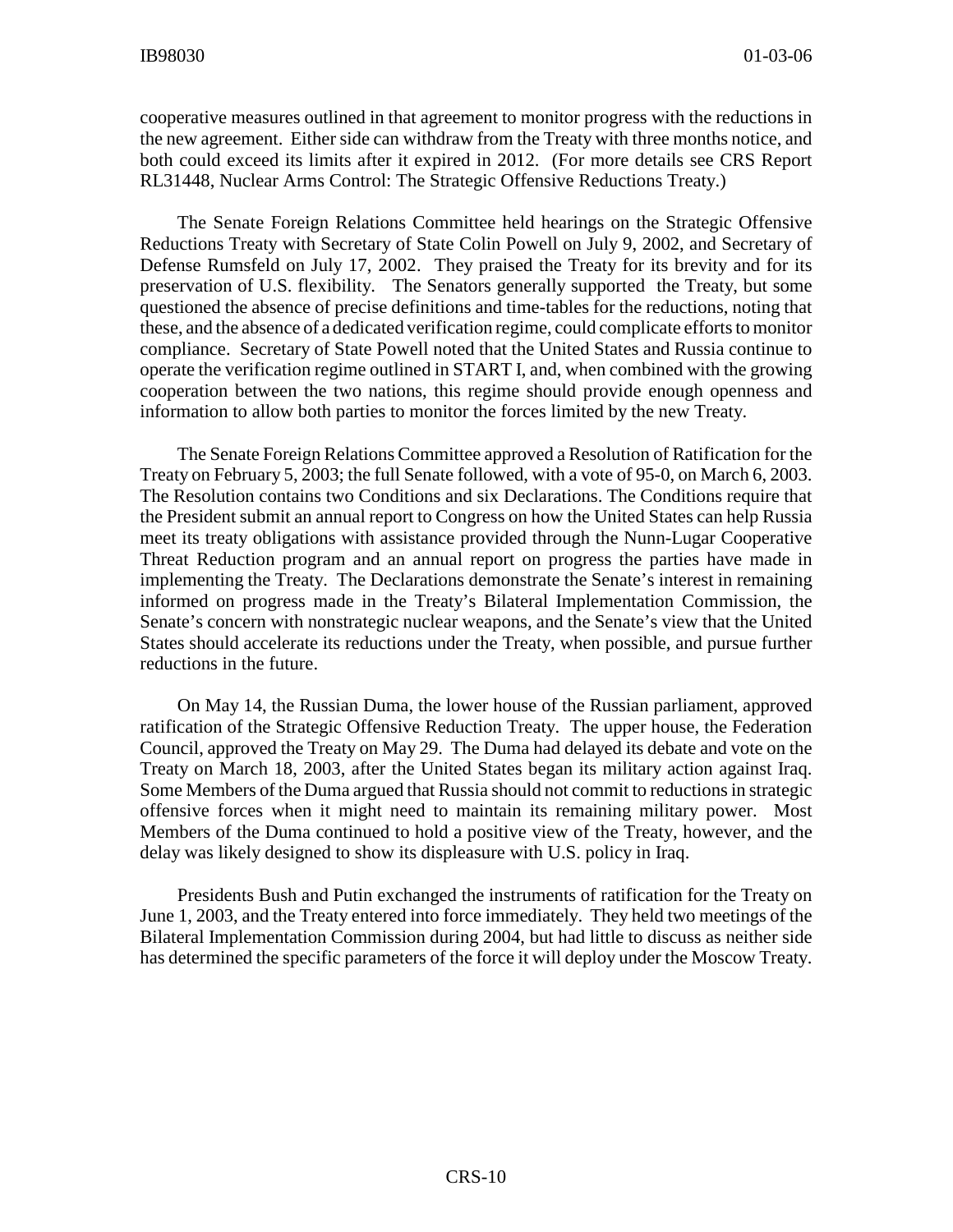## **The Anti-Ballistic Missile (ABM) Treaty**

## **Treaty Provisions**

The 1972 U.S.-Soviet Anti-Ballistic Missile (ABM) Treaty prohibited the deployment of ABM systems for the defense of the nations' entire territories. Each side could deploy limited ABM systems at two locations, one centered on the nation's capital and one at a location containing ICBM silo launchers. A 1974 Protocol further limited each nation to one ABM site, located at the nation's capital *or* around an ICBM deployment area. Each ABM site could contain no more than 100 ABM launchers and 100 ABM interceptor missiles. (Russia deployed its ABM site around Moscow; the United States deployed its site around ICBM silos near Grand Forks, North Dakota. The United States ceased operations at its ABM site in 1975, but the facilities continue to count under the ABM Treaty.) The Treaty also specified that, in the future, any radars that provide early warning of strategic ballistic missile attack must be located on the periphery of the national territory and oriented outward. The Treaty banned the development, testing, and deployment of sea-based, air-based, spacebased, or mobile land-based ABM systems and ABM system components (these include interceptor missiles, launchers, and radars or other sensors that can substitute for radars).

The limits and restrictions in the ABM Treaty did not apply to defenses against shorterrange battlefield or theater ballistic missiles. However, the Treaty stated that the parties could not give these types of defenses the capabilities to counter strategic ballistic missiles or their elements in flight trajectory. The parties also could not test these other types of defenses "in an ABM mode." But the ABM Treaty did not define the capabilities of a "strategic" ballistic missile or the characteristics of a test that would be "in an ABM mode."

## **The Demarcation and Succession Agreements**

**Agreed Statements on Demarcation.** Questions about the difference between ABM systems and theater missile defense (TMD) systems grew in importance after the 1991 Persian Gulf War. Iraq's scud missiles alerted many in the United States to the growing threat from shorter-range ballistic missiles and generated new interest in advanced theater missile defenses (TMD). By 1993, some analysts and officials in the Clinton Administration had begun to ask whether advanced TMD systems would be limited by the ABM Treaty. To avoid possible compliance questions, the Clinton Administration sought an agreement with Russia on a "demarcation line" to distinguish between ABM systems and TMD systems. The United States wanted a simple rule that would define an ABM interceptor as one that demonstrated the capability to destroy a target ballistic missile with a velocity greater than 5 kilometers per second. This would have allowed the United States to develop advanced theater missile defense (TMD) systems without having those systems fall under the limits in the ABM Treaty. Russia proposed a more restrictive formula to define an ABM interceptor as one with the capability to intercept targets with a velocity of 3 kilometers per second, rather than 5 kilometers per second, and a range of 3,500 kilometers. And, it sought to limit the velocity of TMD *interceptor* missiles to 3 kilometers per second. (For a more detailed discussion of the negotiations, see CRS Report 98-496, *Anti-Ballistic Missile Treaty Demarcation and Succession Agreements: Background and Issues*, by Amy F. Woolf.)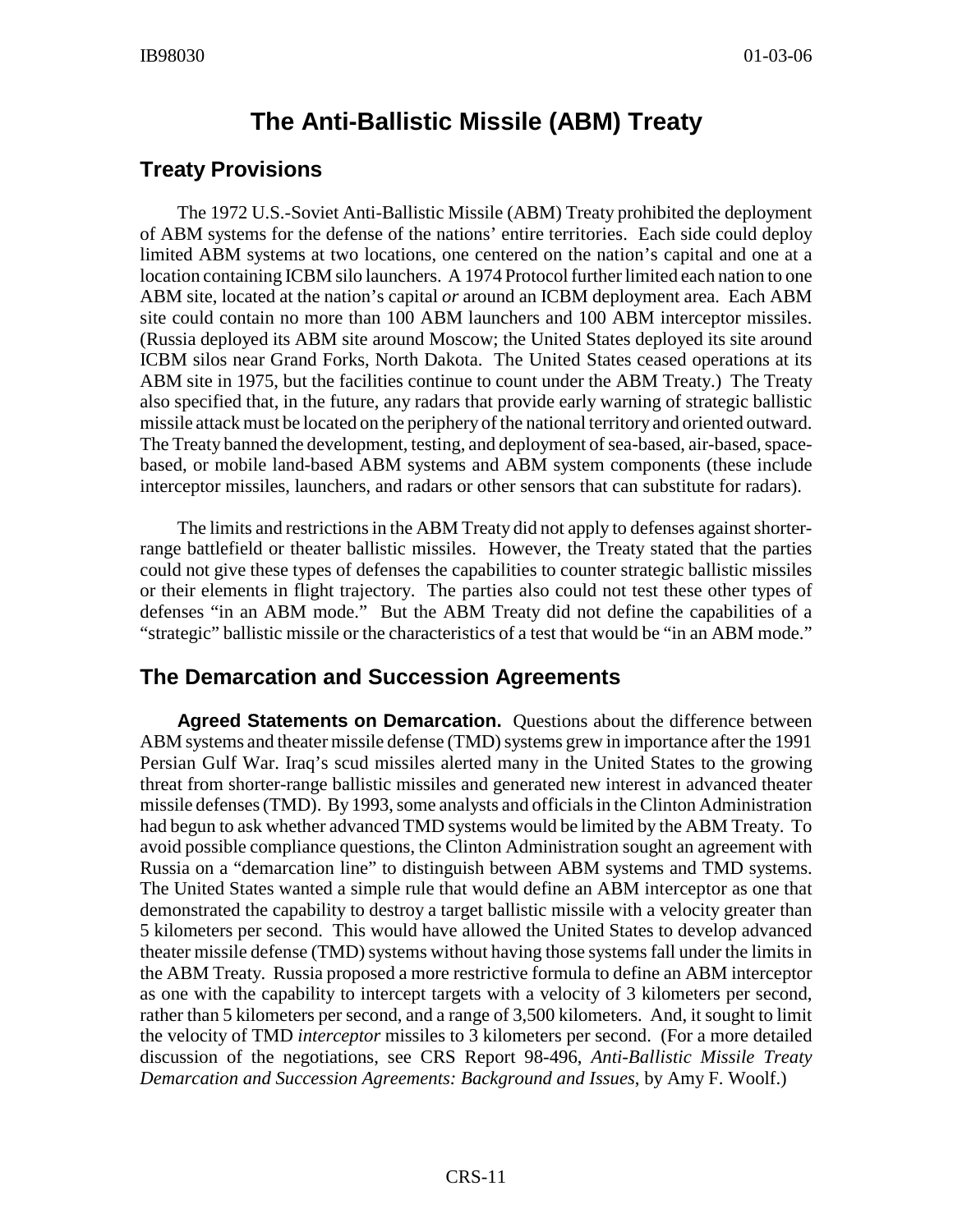After several years of negotiations, Secretary of State Albright and Russia's Foreign Minister Primakov signed Agreed Statements on Demarcation on September 26, 1997. In the First Agreed Statement, the two sides agreed that TMD systems with interceptors tested at speeds at or below 3 km/sec that were tested against a target with a speed at or below 5 km/sec and a range of less than 3,500 km would be exempt from the limits in the ABM Treaty. The Second Agreed Statement outlined parameters for higher speed systems, those with interceptor velocities above 3 km/second. These systems could not be tested against a target missile with a velocity greater than 5 km/sec and a range greater than 3,500 km. In addition, the agreement banned TMD systems with space-based interceptors. However, the agreement did not state whether these more capable TMD systems would be covered by the limits in the ABM Treaty. Each nation would decide whether its systems had been "tested in an ABM mode." The demarcation agreements would not have limited the speed of U.S. TMD systems. They would have used the interceptors' speed as a dividing line between those systems that are not limited by the ABM Treaty and those that would need further analysis to determine whether they are exempt from the Treaty limits.

**Memorandum of Understanding on Succession.** The 1997 Memorandum of Understanding on Succession names Russia, Ukraine, Belarus, and Kazakhstan as successors to the Soviet Union in the ABM Treaty. Together, these states are limited to a single ABM deployment area with no more than 100 launchers and interceptors. The MOU also states that the geographic area covered by the provisions in the treaty would be the combined territories of these successor states. Russia could continue to operate Soviet ABM facilities and radars in Ukraine and Kazakhstan and construct a new early warning radar in Belarus. The MOU also states that the Successor States may continue to use any facility covered by the Treaty that is "currently located on the territory of any State that is not Party to the Treaty, with the consent of such State...." Consequently, Russia can continue to operate the early warning radar in Azerbaijan (it closed the radar in Latvia in September 1998) even though it is outside the periphery of the participating nations.

The Clinton Administration and supporters of the ABM Treaty argued that this agreement would allow the ABM Treaty to remain in place. They argued that, without limits on the deployment of strategic ballistic missile defenses, Russia would be unwilling to reduce its strategic offensive forces. Some in Congress, however, believed that the United States should have allowed the ABM Treaty to lapse. They believed that, by adding parties to the ABM Treaty, it would be more difficult for the United States to negotiate amendments that would permit deployment of effective national missile defenses.

The Clinton Administration agreed to submit the demarcation and succession agreements for Senate advice and consent as amendments to the ABM Treaty, but never did so for fear that the Senate would defeat them. Instead, it declared in May 1998 that the United States and Russia "clearly are parties" to the ABM Treaty. Many in Congress objected to this declaration. Some argued that the United States should cease its participation in the ABM Treaty so that it could build nationwide defenses.

## **The ABM Treaty and National Missile Defenses**

In the mid-1990s, concerns about the possibility of an unintended missile launch from Russia and the growing ballistic missile threat from other nations stimulated interest in national missile defenses (NMD). In January 1999, the Clinton Administration added \$6.6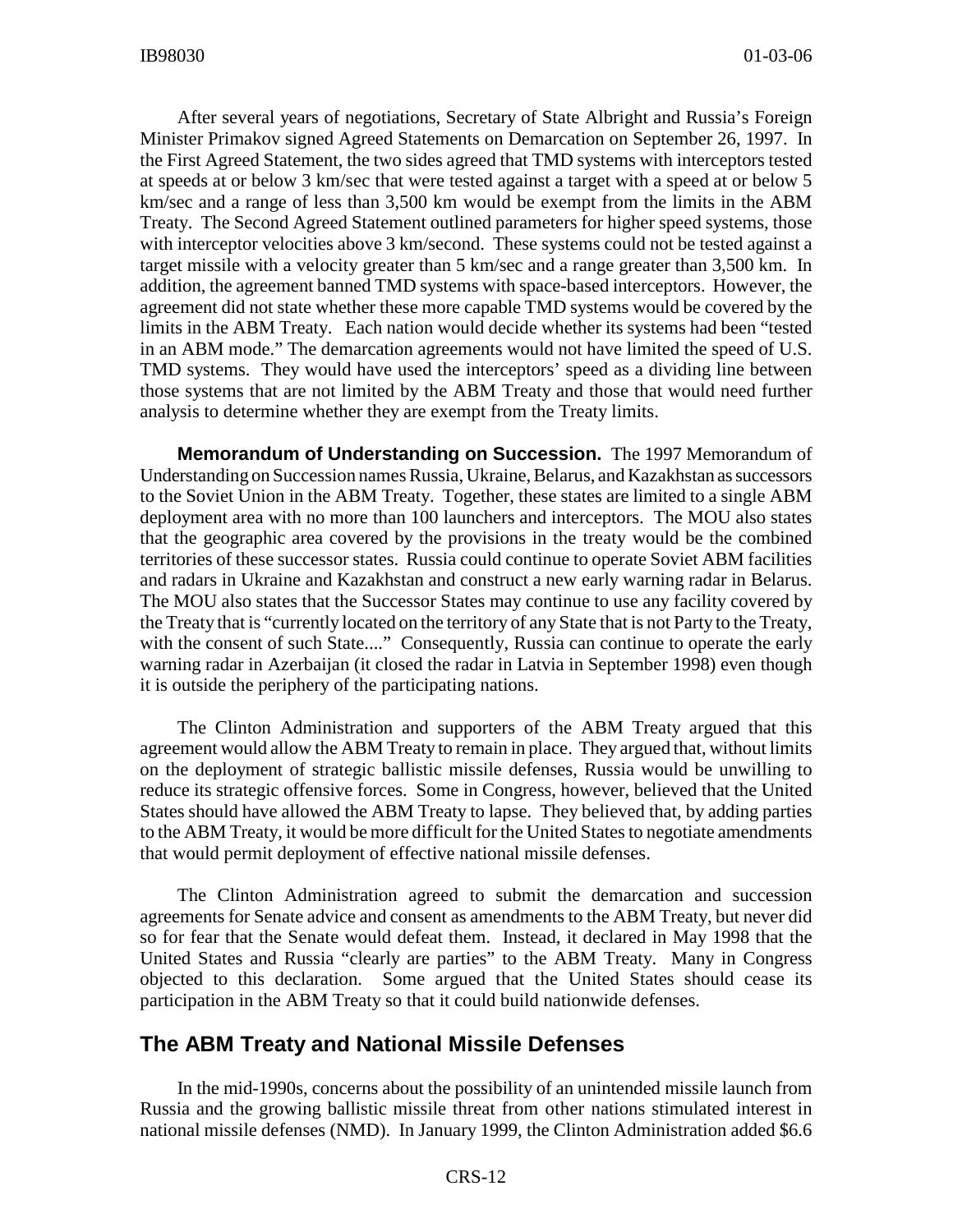billion to the Defense budget for FY1999-2005 to support the deployment of an NMD system. It planned to decide in June 2000 whether to deploy the system. The Administration argued that the growing missile threat from North Korea would likely support such a decision, if the technology were sufficiently mature. The Administration also moved the projected deployment date from 2003 to 2005, to reduce the amount of risk in the program.

Some in Congress argued that the Administration should accelerate, not delay the schedule for NMD because the threat from uncertainties in Russia and missiles in rogue nations exists now. Some also argued that the United States may have too little warning when new threats emerge. They point to the 1998 "Rumsfeld Report," which notes that nations may acquire long-range ballistic missiles without pursuing long development and testing programs. Some Members praised the Administration for adding deployment funds to the budget. But they continued to question the Administration's commitment to deployment. Others, including Senator Helms, criticized the Administration's intention to negotiate ABM Treaty amendments with Russia. He argued that the Treaty was no longer in force due to the demise of the Soviet Union, and, by negotiating amendments, the Administration would only give Russia a chance to veto U.S. NMD plans.

In 1998 and 1999, Congress debated legislation that would mandate the deployment of nationwide ballistic missile defenses. On April 21, 1998, the Senate Armed Services Committee approved the American Missile Protection Act of 1998 (S. 1873, S.Rept. 105- 175), which called for the deployment of a national missile defense system to protect all U.S. territory as soon as the technology is ready. When the Senate bill came to the floor in May and September 1998, Democrats succeeded with a filibuster. Senator Cochran introduced this bill again in January 1999 (S. 257). The Administration threatened a veto because it used only the state of technology as the measure for deployment, ignoring considerations about cost, threat, and treaty-compliance. The Senate approved the bill, by a vote of 97-3, on March 17, 1999. Democrats dropped their opposition, and the White House withdrew its veto threat, after the Senate approved an amendment stating that it is U.S. policy to continue to negotiate with Russia on reductions in offensive nuclear weapons.

Representative Curt Weldon introduced similar legislation on August 5, 1998 (H.R. 4402) and, again, in early February 1999 (H.R. 4). This legislation simply stated that it is "the policy of the United States to deploy a National Missile Defense." This legislation passed the House, by a vote of 317-105, on March 18, 1999. The House and Senate did not hold a conference to resolve the differences in their bills. Instead, the Senate took up H.R. 4, replaced its language with the language in S. 257, and passed the new bill. The House then approved the new H.R. 4 on May 20, 1999. President Clinton signed the bill on July 23, 1999. However, he remained at odds with congressional Republicans about the implications of the legislation. He contended that it was not equivalent to a deployment decision because NMD remains subject to annual authorizations and appropriations. But congressional supporters of NMD argued that the bill made it clear that the United States would deploy NMD, so no further decisions would be needed.

In February 1999, U.S. and Russian officials began meetings to discuss possible amendments to the ABM Treaty. The United States sought to reassure Russia that the planned NMD would not interfere with Russia's strategic nuclear forces and that the United States still viewed the ABM Treaty as central to the U.S.-Russian strategic balance. The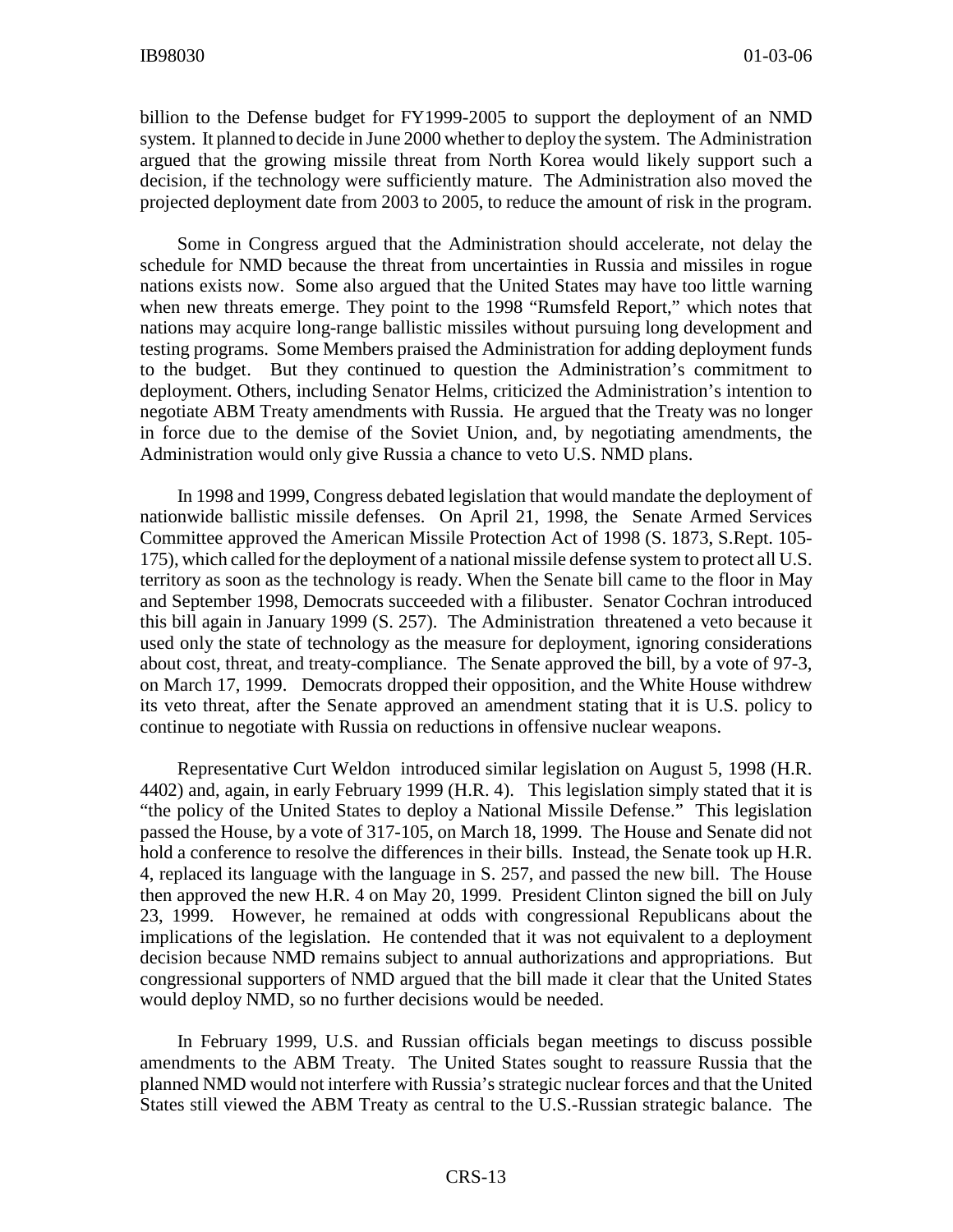Russians continued to argue that the United States has overstated the threat from rogue nations so that it can build a defense that will be able to intercept Russian missiles.

During their meeting in Germany in June 1999, the Presidents repeated their support for the ABM Treaty as the "cornerstone of strategic stability." But they also noted that the parties are obligated, under Article XIII of the Treaty to consider possible changes in the strategic situation that have a bearing on the Treaty and to consider proposals for further increasing the viability of the Treaty. In November 1999, President Yeltsin warned that any U.S. move beyond the limits in the ABM Treaty would "have extremely negative consequences" for other arms control treaties. Russian officials also stated that Russia could deploy new multiple-warhead missiles or retain older ones to penetrate U.S. missile defenses. Many also continued to insist that the United States had overstated emerging threats.

In January 1999, the United States tabled a proposed Protocol to the ABM Treaty that would allow for the deployment of a U.S. NMD site in Alaska, with 100 interceptors and an ABM radar at a single site, and for the modification of several other early warning radars so that they could perform ABM radar functions and support the NMD system. The Protocol also stated that either side could request negotiations on further modifications after March 1, 200l. These talks would presumably allow the United States to seek further changes in the Treaty's limits on ABM interceptors and space-based sensors. The United States also offered to exchange data and permit inspections so that Russia could remain confident in the limited nature of the U.S. NMD. Russia reportedly did not table a counter-proposal or begin discussions about the specific provisions in the U.S. proposal.

Some in Congress criticized these negotiations, arguing that the resulting agreement would prove too limiting for U.S. missile defenses. In mid-April 2000, 25 Republican Senators signed a letter to President Clinton stating that they would vote against any agreement on modifications to the ABM Treaty. Furthermore, on April 26, 2000, Senator Jesse Helms informed the Administration that the Foreign Relations Committee would not vote on any arms control agreements reached by this Administration in its final months.

Nevertheless, Presidents Clinton and Putin failed to resolve their differences. President Putin did agree that the threat from proliferation was increasing and that the ABM Treaty could be modified to remain viable in the face of changing circumstances, but he did not agree that the proliferation threat justified such modifications. Other Russian officials continued to dispute the U.S. assessment of emerging threats and to argue that the U.S. NMD system would undermine Russia's nuclear deterrent. Putin also proposed that Russia work with European nations to develop defenses against shorter-range ballistic missiles.

On September 1, 2000, President Clinton announced that he had decided **not** to authorize deployment of a National Missile Defense system. He stated that he could not conclude "that we have enough confidence in the technology, and the operational effectiveness of the entire NMD system, to move forward to deployment." He also noted that the delay in a deployment decision would permit the United States to continue its efforts to convince Russia to modify the ABM Treaty. He stated that he believed it would be "far better to move forward in the context of the ABM Treaty."

The Bush Administration took a different approach to the ABM Treaty, arguing that the United States would need to "leave behind the constraints" of the Treaty to pursue the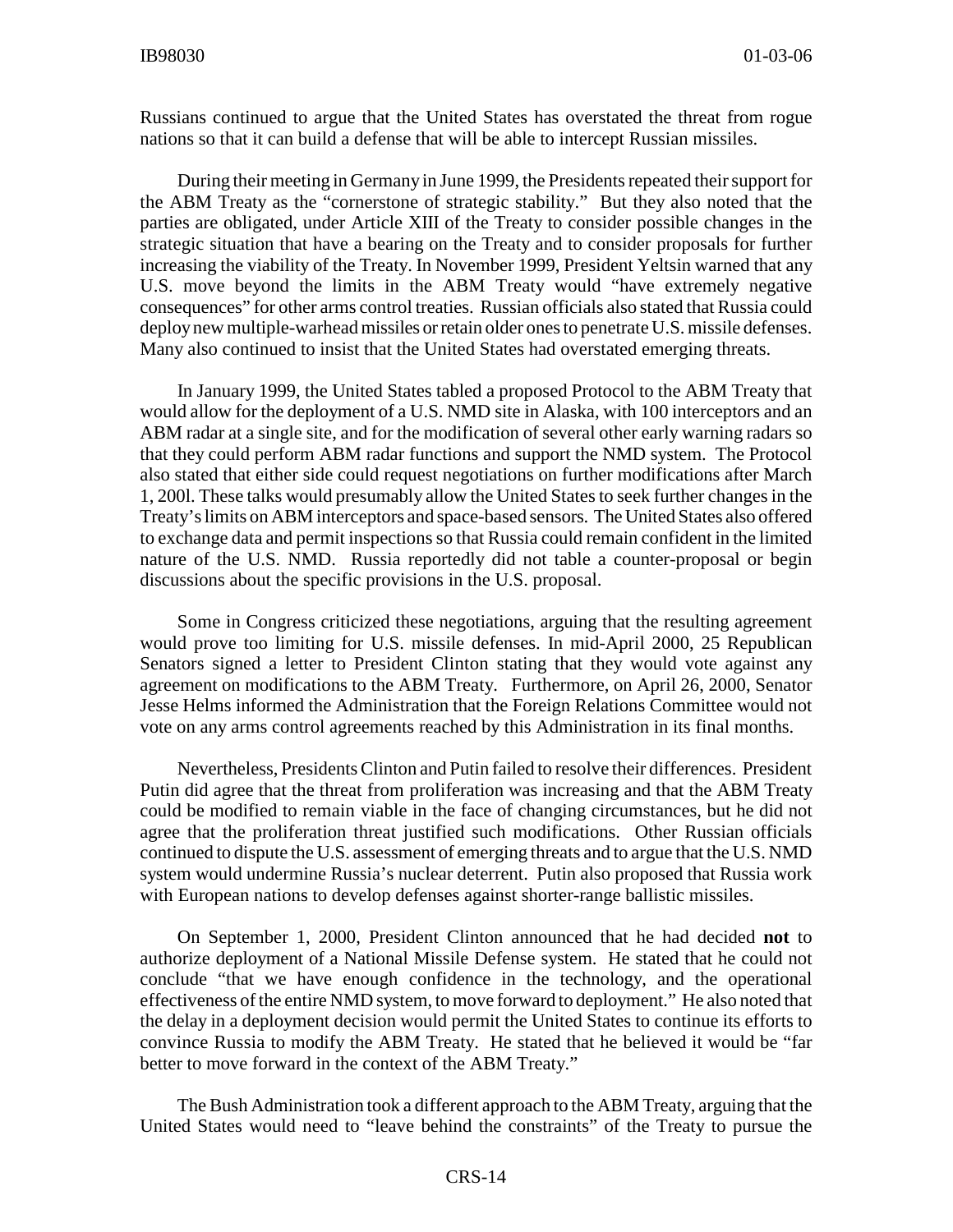development and deployment of missile defenses. The President called on Russia to join the United States in developing a new framework for strategic stability and international security in the post-Cold War era. Some Administration officials argued that the United States would need to abandon the Treaty soon because the Treaty would inhibit testing of ballistic missile defense concepts by late 2001.

In July 2001, the Bush Administration offered Congress a detailed description of its missile defense plans. The Administration requested \$8.3 billion for missile defense in FY2002, an increase of more \$3 billion, or 57%, from the FY2001 budget, to support a robust research and development program into a wide range of missile defense technologies. The Administration also reorganized the program to eliminate distinctions between theater missile defense and national missile defense, instead dividing the programs into boost-phase, mid-course, and terminal technologies. Furthermore, in testimony before Congress, Deputy Secretary of Defense Wolfowitz stated that the United States might soon test the ability of Aegis theater defense radars to track strategic ballistic missiles. This type of test could be interpreted to be an effort to test non-ABM systems in an ABM mode, which is forbidden by the ABM Treaty. Consequently, Secretary Wolfowitz noted that the United States could bump up against the limits in the Treaty "in months" rather than in years. However, he said that the United States would not violate the ABM Treaty. Instead, the Administration would seek Russia's agreement on a framework that would allow the United States to move beyond the Treaty, and, if this was not possible, the United States could withdraw.

DOD delayed the problematic tests in October of 2001, for technical reasons. But Secretary Rumsfeld stated that the Aegis radars would not be used in the tests when they did occur because this would violate the Treaty. Some interpreted these comments as evidence that the United States was seeking to reach an agreement with Russia that would not involve violations of the Treaty. Others, however, stated that Secretary Rumsfeld hoped the cancellations would emphasize how much the Treaty constrained U.S. missile defense programs and would highlight the need for the United States to withdraw from the Treaty.

In June 2001, Presidents Bush and Putin agreed to hold "intensive consultations on the interrelated subjects of offensive and defensive systems." Many observers interpreted this statement to mean the two sides would begin negotiations on a new agreement limiting offensive nuclear weapons and on possible amendments or modifications to the ABM Treaty. This may have been the type of framework President Putin had in mind. His Defense Minister Ivanov indicated that he would recommend accepting modifications to the ABM Treaty if the resulting defenses would not undermine Russia's security; this acceptance would be in exchange for deep cuts in U.S. and Russian offensive forces. However, officials from the Bush Administration, and the President himself, stated that the United States did not intend to participate in lengthy negotiations in search of formal arms control limits. They viewed these consultations as an opportunity for the United States to outline its policies and programs for both offensive and defensive weapons, and to seek Russian agreement on a mutual withdrawal from the ABM Treaty. The President said the United States would withdraw from the treaty unilaterally if Russia did not accept the U.S. approach.

These consultations began in August and September 2001. In a meeting billed as an "exchange of information," not an exchange of ideas, a Russian delegation received extensive briefings on U.S. plans for missile defense. Secretary of Defense Rumsfeld traveled to Moscow in mid-August, reportedly in an unsuccessful effort to convince Russia that the two nations should withdraw from the ABM Treaty simultaneously. He did not